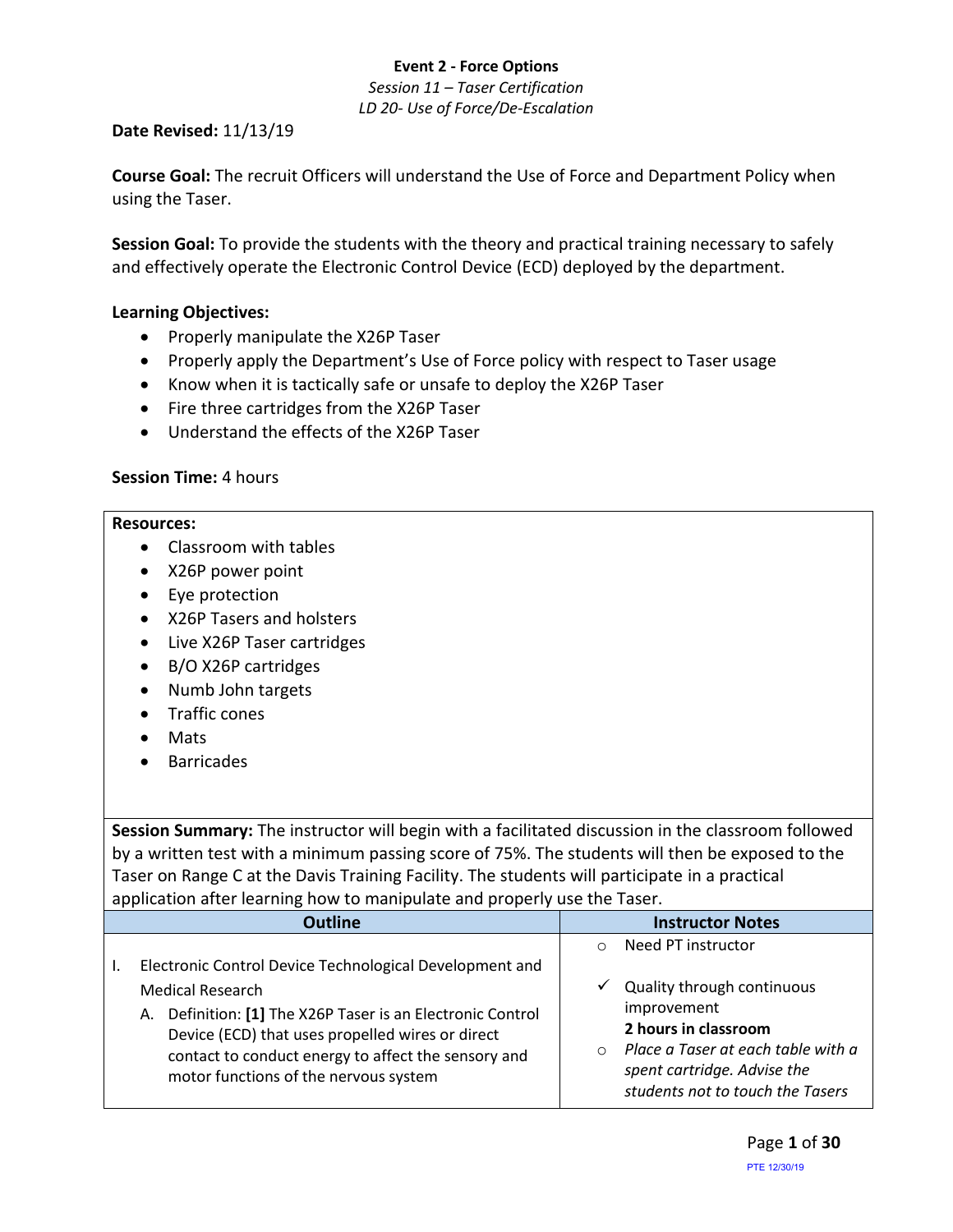|    |                               | LD 20- OSE OJ FOICE/DE-ESCUIUTION                                                                        |                                                          |
|----|-------------------------------|----------------------------------------------------------------------------------------------------------|----------------------------------------------------------|
|    |                               | *The X26P Taser is a brand name associated with<br>specific conducted energy weapons manufactured by     | until instructed to do so                                |
|    |                               | "Taser International".                                                                                   | [1] Ask- Definition of Taser?                            |
| В. | <b>History of Development</b> |                                                                                                          |                                                          |
|    | 1.                            | Taser (Thomas A. Swift Electric Rifle) was invented<br>and patented by Jack Cover an N.A.S.A. scientist. | Briefly go over the History of<br>$\circ$<br>Development |
|    | 2.                            | During the development of the Taser non-lethal                                                           |                                                          |
|    |                               | weapon (1966-1974) it was discovered that very                                                           |                                                          |
|    |                               | short duration of high energy (microseconds),                                                            |                                                          |
|    |                               | predominately direct current (D.C.) pulses were                                                          |                                                          |
|    |                               | non-lethal and non-injurious. However, they had                                                          |                                                          |
|    |                               | a profound physiological and psychological effect                                                        |                                                          |
|    |                               | upon humans and animals.                                                                                 |                                                          |
|    | 3.                            | From 1971-1974 tests on volunteers were                                                                  |                                                          |
|    |                               | conducted by Dr. Frank Summers with two                                                                  |                                                          |
|    |                               | cardiologists, a physiologist at Saint Joseph's                                                          |                                                          |
|    |                               | Hospital in Orange County, California.                                                                   |                                                          |
|    | 4.                            | 1976, the Treasury Department classified the Taser                                                       |                                                          |
|    |                               | as a Title II weapon. This classification also                                                           |                                                          |
|    |                               | included machine guns, destructive devices and                                                           |                                                          |
|    |                               | certain other firearms. The Taser was classified as                                                      |                                                          |
|    |                               | a firearm based on the fact that the Taser required                                                      |                                                          |
|    |                               | black powder and a rifle primer as the propellant.                                                       |                                                          |
|    |                               | It was classified as a Title II weapon because of its                                                    |                                                          |
|    |                               | flashlight shape which caused it not to appear as a<br>firearm.                                          |                                                          |
|    | 5.                            | After a re-design of the Taser, the Bureau of                                                            |                                                          |
|    |                               | Alcohol, Tobacco and Firearms re-classified the                                                          |                                                          |
|    |                               | Taser to Title I. The redesign of the cartridge from                                                     |                                                          |
|    |                               | black powder to compressed air was the difference                                                        |                                                          |
| C. |                               | Los Angeles Police Department Taser history [2]                                                          | [2] Ask- When do you think LAPD started                  |
|    | 1.                            | In 1980, due to an increase of street and jail                                                           | using the Taser?                                         |
|    |                               | confrontations, the Department field-tested the                                                          |                                                          |
|    |                               | Taser.                                                                                                   |                                                          |
|    | 2.                            | In November 1980, the Department purchased 700                                                           |                                                          |
|    |                               | Taser devices and eventually became the first                                                            |                                                          |
|    |                               | major law enforcement agency in the nation to                                                            |                                                          |
|    |                               | deploy the device with field officers.                                                                   |                                                          |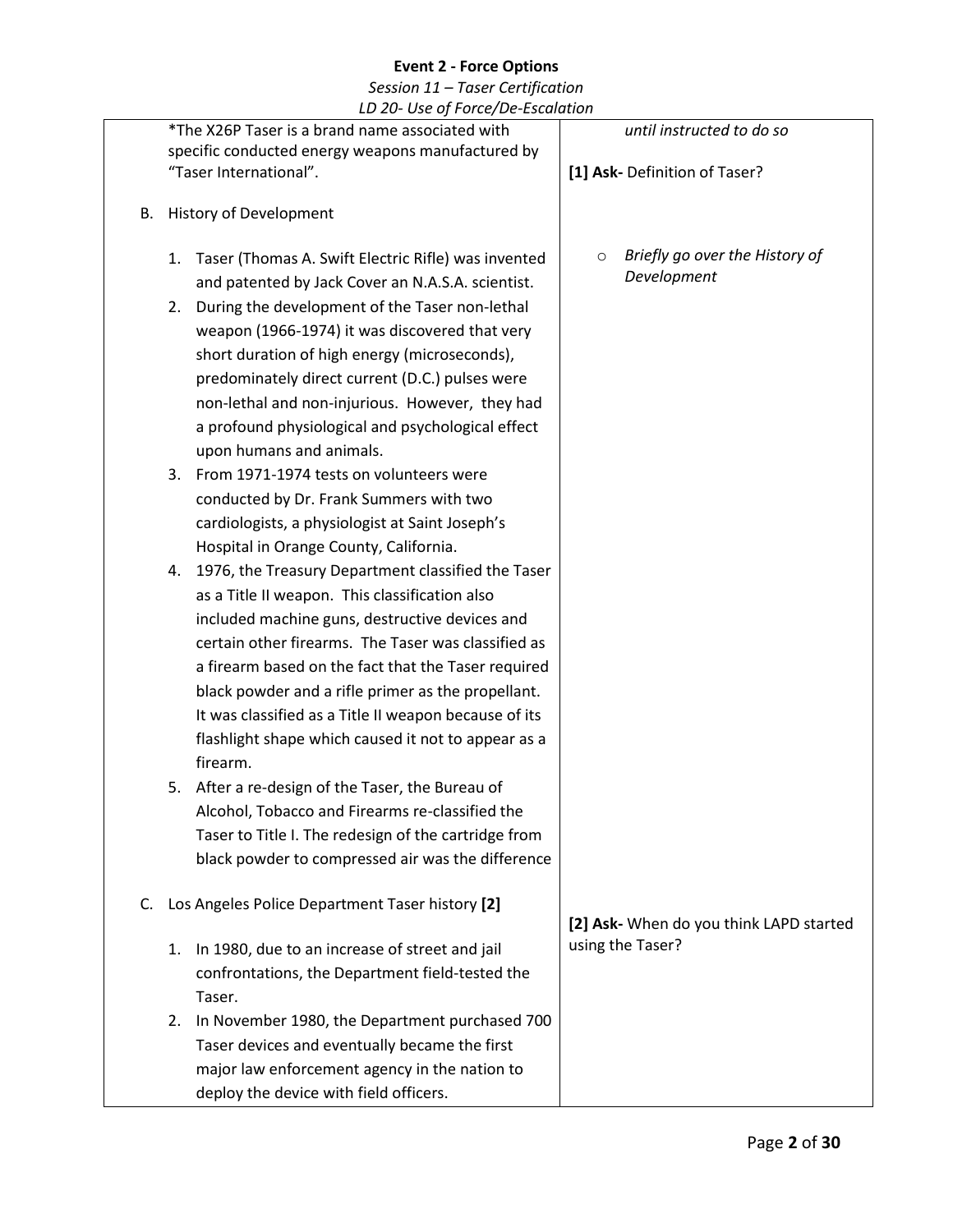*Session 11 – Taser Certification LD 20- Use of Force/De-Escalation*

3. Taser deployed more than 600 times in 1986 alone. **[3]** a. 1994, LAPD begins to replace the older TE-76 (11-watt system) with the TE-93 (5-7 watt system) 4. In 2000, the older Taser technology is used approximately fifteen times with an effectiveness of approximately 56%. A product evaluation begins on newer Taser technology. 5. 2001, a field test is conducted on the Taser 6. 2002, five hundred Taser's are deployed Department wide 7. Between 2002 and 2005, the Taser is deployed over 100 times a year with a success rate of approximately 80-85% effectiveness. 8. Currently the LAPD deploys 1,250 X26P Taser's II. Taser Technology A. Why does the Taser work? 1. Conducted energy weapons are effective because they override the central nervous system. **[4]** 2. The central nervous system communicates by means of simple electrical impulses. 3. The Taser sends out short duration, high voltage electrical waves, known as Taser waves or T-waves that overpower the normal electrical signals within the nerve fibers. B. T-waves are very similar to the wave signals used by nerves to communicate within the body. 1. The body's communication is comparable to having a conversation on the telephone where signals are sent from one phone to another via electrical signals. 2. If a third party picks up the phone line and begins to scream the other two parties can no longer hear communication. 3. When the screaming stops communication begins **[3] Ask-** How many times do you think the Taser was deployed in 1986 (LAPD)? **[4] Ask-** Why are conducted energy weapons effective?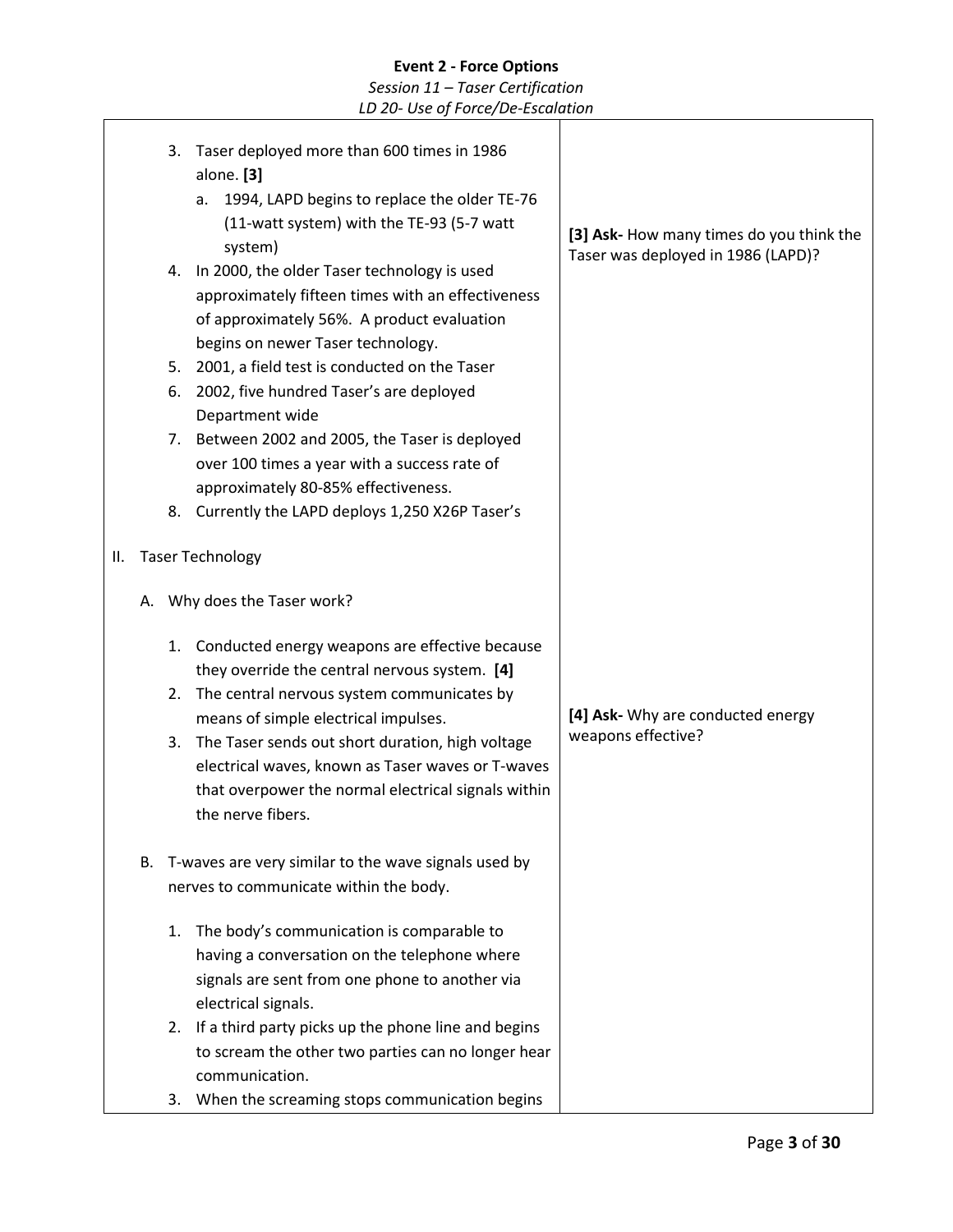| LD 20- Use of Force/De-Escalation                                                                                                                                                                          |                                                                              |
|------------------------------------------------------------------------------------------------------------------------------------------------------------------------------------------------------------|------------------------------------------------------------------------------|
| again without damage to the phone line.                                                                                                                                                                    |                                                                              |
| C. Conducted energy weapons work within the body by<br>jamming the central nervous system and overriding<br>neuromuscular control of the body without long term<br>damage (Neuro-muscular Incapacitation). |                                                                              |
| "Stun" systems (such as older Taser technology) jam<br>the central nervous system with electrical noise. This<br>only affects the body's sensory nervous system.                                           |                                                                              |
| 1. Central Nervous System is the command center<br>(brain and spinal cord) that processes information<br>and makes decisions. [5]                                                                          |                                                                              |
| Sensory Nervous System is the nerves that carry<br>2.<br>information from the body to the brain (i.e. touch,<br>temperature, etc.). [6]                                                                    |                                                                              |
| Motor Nervous System is the nerves that carry<br>3.<br>commands from the brain to the muscles to<br>control movement. [7]                                                                                  | [5] Ask- What does the Central Nervous<br>System do?                         |
| "Stun" systems cause a tremendous amount of<br>4.<br>noise to the brain, these sensations that can be<br>overwhelming to most people.                                                                      | [6] Ask- What does the Sensory Nervous<br>System control?                    |
| 5. "Stun" systems do not cause a direct physical<br>effect only causes pain compliance.                                                                                                                    | [7] Ask- What does the Motor Nervous<br>System control?                      |
| "Stun" systems may not incapacitate or affect a highly<br>focused individual therefore does not affect the Motor<br>Nervous System. [8]                                                                    |                                                                              |
| D. Neuro-Muscular Incapacitation (NMI)                                                                                                                                                                     |                                                                              |
| NMI systems such as the Taser override the central<br>1.<br>nervous system and takes direct control of the<br>skeletal muscles.                                                                            | [8] Ask- Does the "Stun" mode (no probe)<br>affect the Motor Nervous System? |
| NMI systems affect the sensory and motor nervous<br>2.<br>system.                                                                                                                                          |                                                                              |
| Like a "Stun" system, NMI systems flood the<br>3.<br>nervous system with signals.                                                                                                                          |                                                                              |
| NMI systems also directly cause the muscles to<br>4.<br>contract.                                                                                                                                          |                                                                              |
| Even someone whose sensory nervous system is<br>5.                                                                                                                                                         |                                                                              |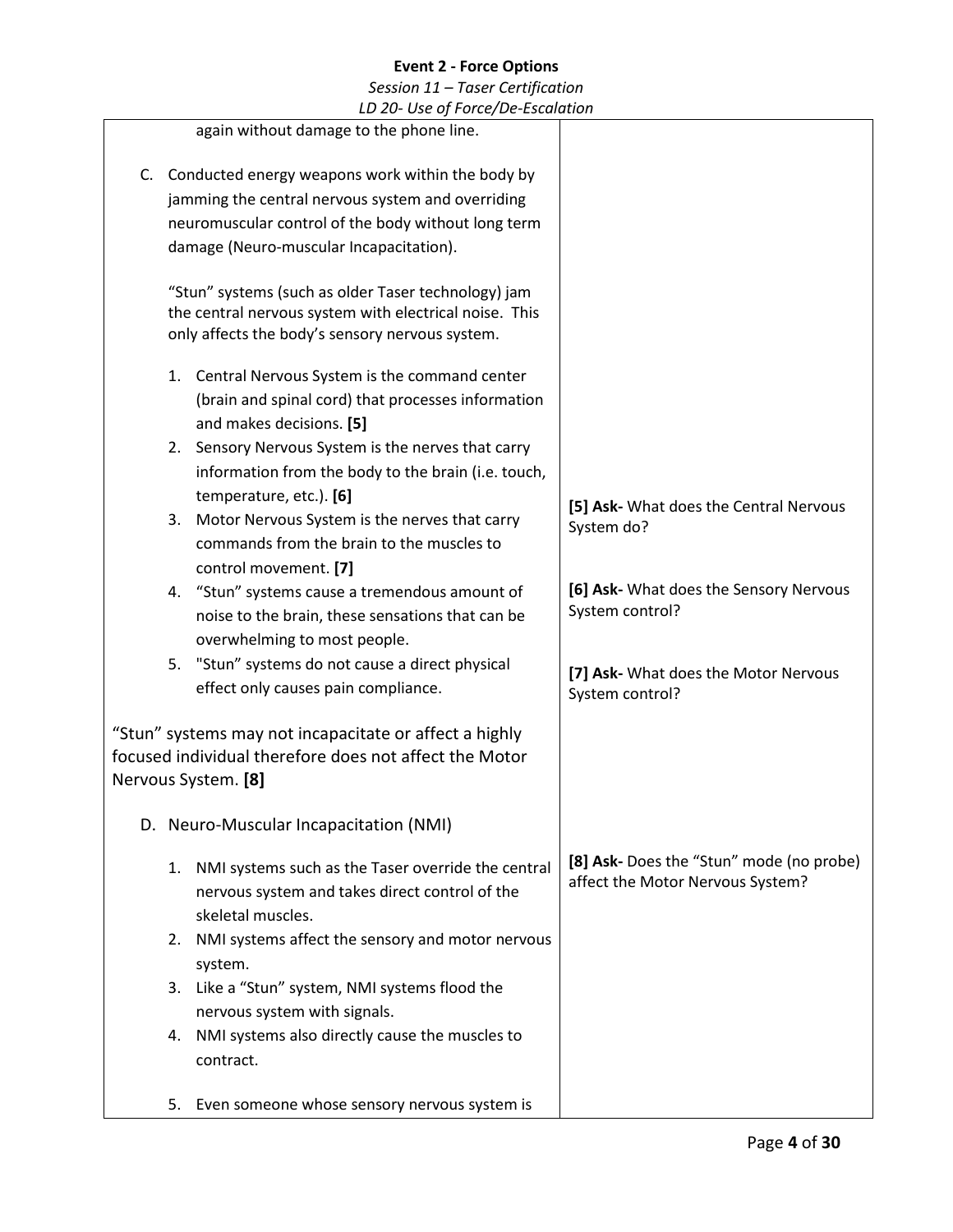|    |    | LD 20- Use of Force/De-Escalation                      |         |                                                                                        |
|----|----|--------------------------------------------------------|---------|----------------------------------------------------------------------------------------|
|    |    | impaired by drugs will have involuntary muscle         |         |                                                                                        |
|    |    | contractions.                                          |         |                                                                                        |
|    | 6. | NMI systems cause direct physical incapacitation.      |         |                                                                                        |
|    | 7. | NMI systems help officers gain control of a given      |         |                                                                                        |
|    |    | situation while minimizing the risk of injury to the   |         |                                                                                        |
|    |    | suspect as well as the officer.                        |         |                                                                                        |
| Е. |    | Stun vs. Neuro-Muscular Incapacitation (NMI) video     |         |                                                                                        |
|    | 1. | The video demonstrates older stun technology and       |         |                                                                                        |
|    |    | its effects on volunteers versus the new               |         |                                                                                        |
|    |    | technology Taser and its effects on volunteers         |         | Video Evolution of Stun System-Prior to<br>showing the video explain to the class that |
| F. |    | <b>Taser Tracking Technology</b>                       |         | they are about to see the evolution of Stun<br>system TASERS to NMI TASERS and to      |
|    | 1. | The built-in tracking technology of the Taser          |         | observe the effects on the volunteers                                                  |
|    |    | provides solid documentation on the use of that        |         |                                                                                        |
|    |    | particular unit.                                       |         |                                                                                        |
|    |    |                                                        |         |                                                                                        |
|    |    | This provides protection for officers from false<br>a. |         |                                                                                        |
|    |    | allegations of misuse.                                 |         |                                                                                        |
|    |    | b. Also identifies misuse on behalf of the officer.    |         |                                                                                        |
|    |    | The Taser stores the date, time, temperature,<br>c.    |         |                                                                                        |
|    |    | duration of time that the Taser is fired and           |         |                                                                                        |
|    |    | every time it is fired. The Data Port connects         |         |                                                                                        |
|    |    | the Taser to a computer and this info can be           |         |                                                                                        |
|    |    | retrieved.                                             |         |                                                                                        |
|    |    | d. Every time a cartridge from a Taser is fired, it    |         |                                                                                        |
|    |    | disperses 20-30 tiny identification tags called        |         |                                                                                        |
|    |    | "AFID's". These tags are printed with the serial       |         |                                                                                        |
|    |    | number of the cartridge and can be utilized in         |         |                                                                                        |
|    |    | determining who fired the cartridge.                   |         |                                                                                        |
|    |    |                                                        | $\circ$ | "AFID'S" is covered during the<br>Nomenclature slide.                                  |
|    |    | III. Medical Research                                  |         |                                                                                        |
| А. |    | Tests of the Taser have found:                         |         |                                                                                        |
|    |    | 1. Extensive animal testing has shown effect on heart  |         |                                                                                        |
|    |    | rhythms or blood pressure to be insignificant.         |         |                                                                                        |
|    | 2. | 100,000 human volunteers with a 99% instant            | $\circ$ | Briefly cover medical research.                                                        |
|    |    | incapacitation in less than a second. [9]              |         | This is covered during the<br>Nomenclature slide.                                      |
|    | 3. | Subjects may experience stress caused by pain,         |         |                                                                                        |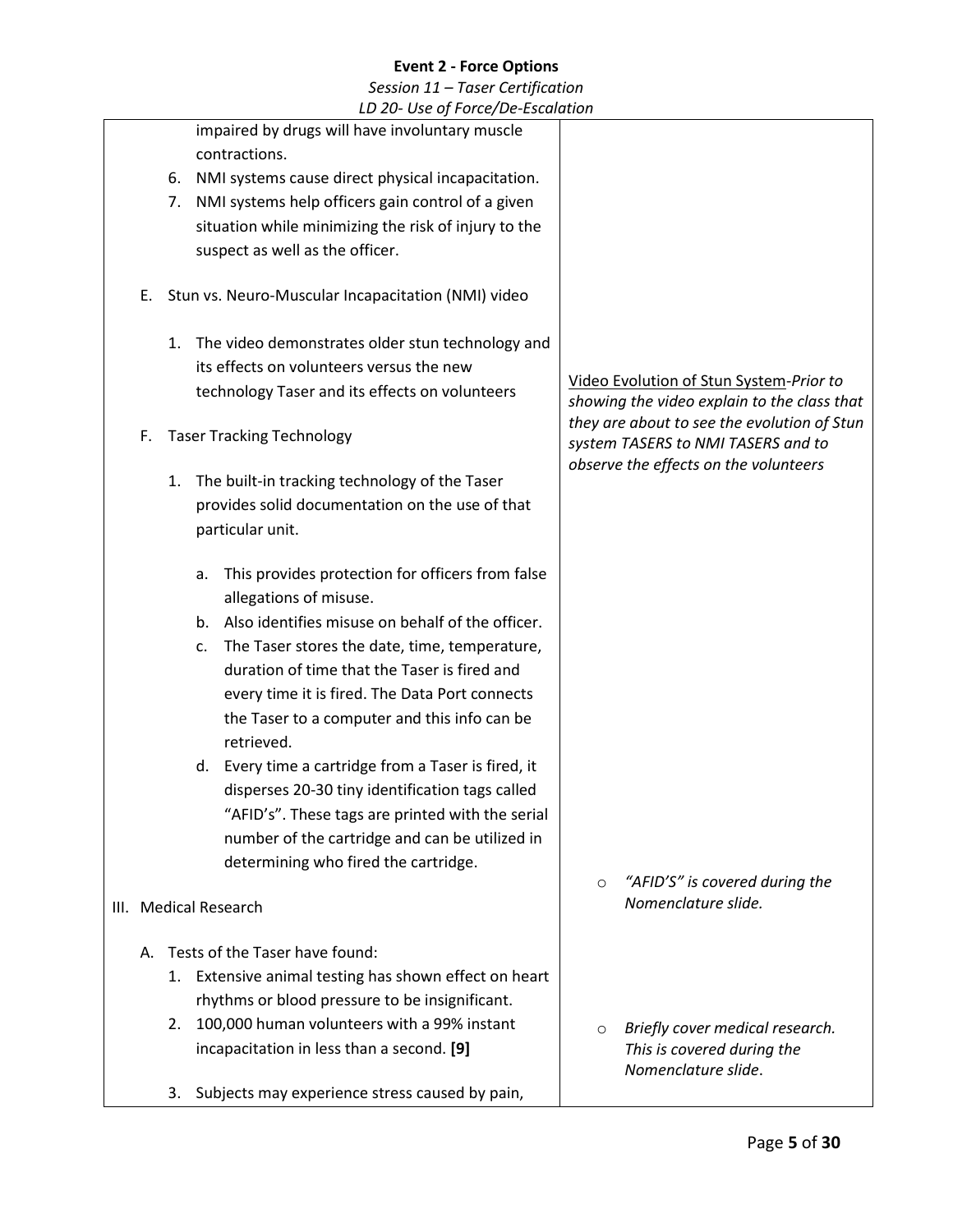|    | LD ZU OSC UJ FUFCC/DC ESCURATION                                                                      |                                                                    |
|----|-------------------------------------------------------------------------------------------------------|--------------------------------------------------------------------|
|    | minor skin irritation, temporary blisters, redness<br>or minor bleeding if probes puncture skin. [10] | [9] Ask- What do you think the success                             |
|    | In rare instances, subjects may experience physical<br>4.                                             | rate is with 100,000 human volunteers                              |
|    | exertion type injuries including injuries to muscles,                                                 | tested?                                                            |
|    | tendons, ligaments, backs, joints, and stress                                                         |                                                                    |
|    | fractures. [10]                                                                                       |                                                                    |
| В. | Heart failure tests were performed at the University of                                               | [10] Ask- What are some after effects that<br>the Taser may cause? |
|    | Missouri.                                                                                             |                                                                    |
|    |                                                                                                       |                                                                    |
|    | The Taser was applied directly to the chest of test<br>1.<br>animals.                                 |                                                                    |
|    | Using worst case scenarios, two leading experts in<br>2.                                              |                                                                    |
|    | cardiac safety found neither system to cause                                                          |                                                                    |
|    | interference with the heart rhythms.                                                                  |                                                                    |
|    | No arrhythmia provocation occurred even when<br>3.                                                    |                                                                    |
|    | the animals were given the stimulant drugs<br>epinephrine and isoproternol, agents that make          |                                                                    |
|    | the heart more susceptible to electrical                                                              |                                                                    |
|    | stimulation.                                                                                          |                                                                    |
|    | Modern pacemakers and implanted cardiac<br>4.                                                         |                                                                    |
|    | defibrillators withstand external electrical                                                          |                                                                    |
|    | defibrillators at least 800 times stronger than the<br>Taser conducted energy pulses.                 |                                                                    |
|    |                                                                                                       |                                                                    |
| C. | Common effects of Neuro-Muscular Incapacitation                                                       |                                                                    |
|    | (NMI) [11]                                                                                            |                                                                    |
|    | Subject can fall immediately to the ground<br>1.                                                      |                                                                    |
|    | Yell or scream<br>$\overline{2}$ .                                                                    |                                                                    |
|    | 3.<br>Involuntary muscle contractions                                                                 | [11] Ask- What are some common effects                             |
|    | Subject may freeze in place with legs locked<br>4.<br>Subject may feel dazed for several<br>5.        | of Neuro-Muscular Incapacitation?                                  |
|    | seconds/minutes                                                                                       |                                                                    |
|    | Potential vertigo<br>6.                                                                               |                                                                    |
|    | 7.<br>Temporary tingling sensation                                                                    |                                                                    |
|    | May experience critical stress amnesia<br>8.                                                          |                                                                    |
|    | May not remember any pain<br>9.                                                                       |                                                                    |
|    | (It is important for Officers to Identify the<br>effectiveness of the Taser) [12]                     |                                                                    |
|    |                                                                                                       |                                                                    |
|    |                                                                                                       |                                                                    |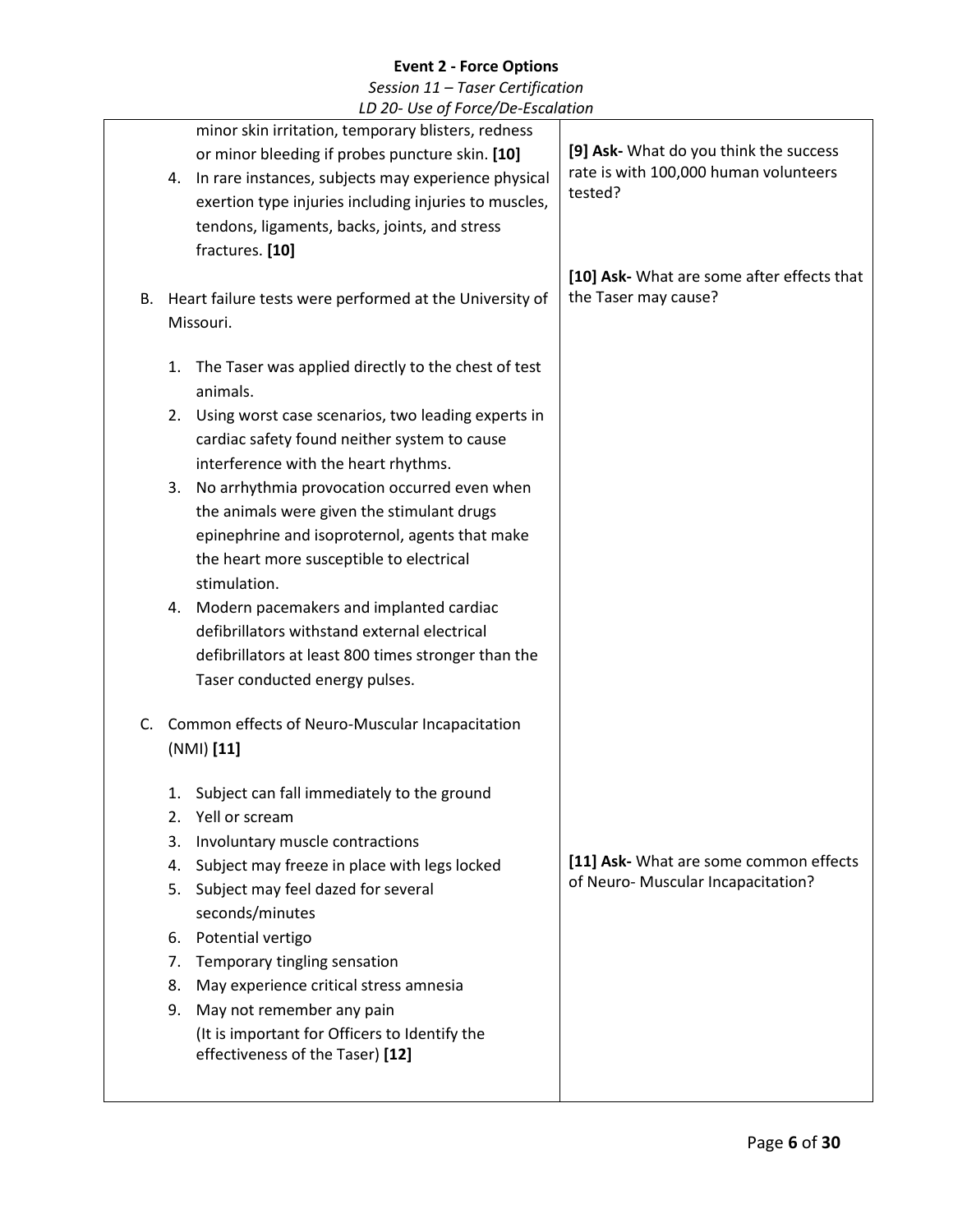# **Event 2 - Force Options** *Session 11 – Taser Certification*

|    | LD 20- Use of Force/De-Escalation                                                                                                                                                                                                                                                                                                                                                                                                                                                  |                                                                                                                                                                      |
|----|------------------------------------------------------------------------------------------------------------------------------------------------------------------------------------------------------------------------------------------------------------------------------------------------------------------------------------------------------------------------------------------------------------------------------------------------------------------------------------|----------------------------------------------------------------------------------------------------------------------------------------------------------------------|
|    | D. Possible Taser side effects                                                                                                                                                                                                                                                                                                                                                                                                                                                     |                                                                                                                                                                      |
|    | Might cause slight signature marks that resemble<br>1.<br>minor surface burns-appear red or may blister<br>Can cause eye injury if shot too high<br>2.                                                                                                                                                                                                                                                                                                                             | [12] Ask- Why is it important for Officers<br>to know the common effects of NMI?                                                                                     |
|    | Can ignite flammable liquids or gases [13]<br>3.<br>Can cause strong muscle contractions<br>4.<br>Can cause secondary injuries from person falling<br>5.<br>Can cause pain and associated stress<br>6.                                                                                                                                                                                                                                                                             | [13] Ask- What can happen if the suspect<br>has a flammable liquid on himself/herself?<br>Flammability video - Video shows<br>different liquids poured onto a        |
| E. | What Taser weapons don't do                                                                                                                                                                                                                                                                                                                                                                                                                                                        | mannequin and subsequently hit with a<br>Taser to test flammability.                                                                                                 |
|    | Doesn't damage nervous tissue<br>1.<br>Generally doesn't cause urination or defecation<br>2.<br>Preliminary animal tests delivering Taser current to<br>3.<br>the abdomens of pregnant pigs caused no adverse<br>effect to the fetus. However, these results are<br>preliminary and should not be considered<br>conclusive. Pregnant females are at elevated risks<br>from falling, muscle contractions, stress and other<br>factors.<br>4. Doesn't cause "electrocution" in a wet | OC Flammability video - Video shows that<br>some OC have either a flammable<br>propellant or flammable ingredients that<br>can catch fire from a spark from a Taser. |
|    | environment<br>Exposure to water will not cause electrocution<br>а.<br>or increase the power delivered to the subject                                                                                                                                                                                                                                                                                                                                                              | Ask- What would happen if someone is<br>Tased while in a body of water?                                                                                              |
|    | Officers should avoid deploying the X26P when:                                                                                                                                                                                                                                                                                                                                                                                                                                     | Video Suspect in a lake- Video shows a                                                                                                                               |
|    | Suspect is in control of a motor vehicle.<br>1.<br>2. Suspect is in danger of falling, which could cause<br>death or serious bodily injury, (SBI).<br>3. Suspect could be caught in machinery or heavy                                                                                                                                                                                                                                                                             | suspect who is Tased while in a lake,<br>officers entering lake taking suspect into<br>custody.                                                                      |
|    | equipment.<br>The X26P should not be deployed in environments<br>4.                                                                                                                                                                                                                                                                                                                                                                                                                |                                                                                                                                                                      |
|    | containing flammable or combustible fumes.<br>Suspects known to have pacemakers.<br>5.<br>6. Suspects known to be pregnant.                                                                                                                                                                                                                                                                                                                                                        | Video Suspect Falling- Video shows<br>suspect falling off a balcony after officers<br>used the Taser.                                                                |
|    | IV. In-Custody Deaths                                                                                                                                                                                                                                                                                                                                                                                                                                                              |                                                                                                                                                                      |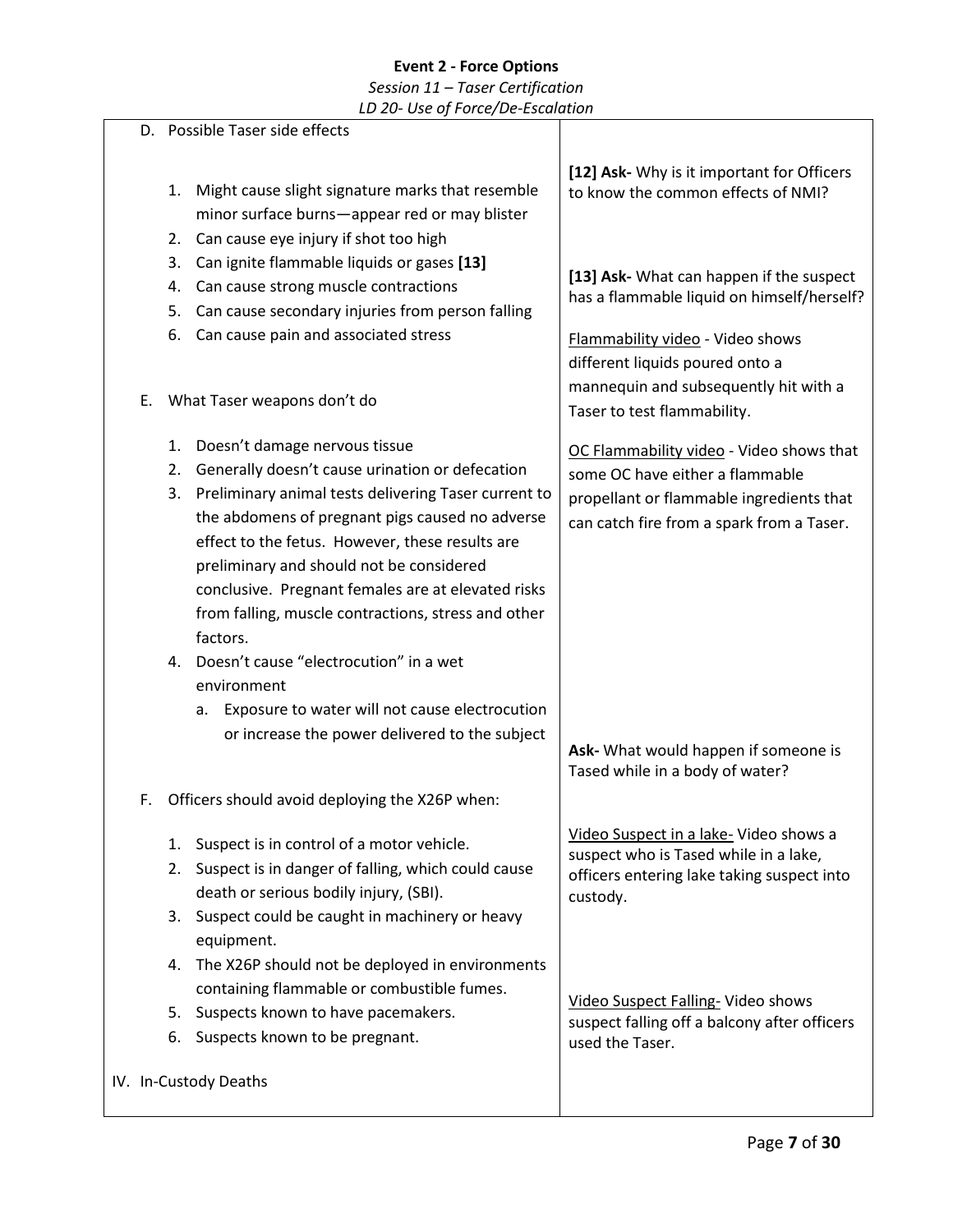|    |                                                  |    | LD 20- Ose of Force/De-Escalation                       |         |                                                             |
|----|--------------------------------------------------|----|---------------------------------------------------------|---------|-------------------------------------------------------------|
|    |                                                  |    | A. A number of cases have occurred where individuals    |         |                                                             |
|    | have died in police custody following Taser use. |    |                                                         |         |                                                             |
|    |                                                  |    |                                                         |         |                                                             |
| В. |                                                  |    | In nearly all cases, the Taser has not been listed as a |         |                                                             |
|    |                                                  |    | cause or contributing factor in the death.              |         |                                                             |
|    | 1.                                               |    | Majority of deaths ruled drug related including         |         |                                                             |
|    |                                                  |    | "Agitated Delirium"                                     |         |                                                             |
|    |                                                  |    | Definition: "A state of extreme mental and              |         |                                                             |
|    |                                                  |    | physiological excitement, characterized by              |         |                                                             |
|    |                                                  |    | extreme agitation, hyperthermia, hostility,             |         |                                                             |
|    |                                                  |    | exceptional strength and endurance without              |         |                                                             |
|    |                                                  |    | apparent fatigue."                                      | $\circ$ | Emphasize that a suspect in this                            |
|    | 2.                                               |    | Causes:                                                 |         | state may be considered<br>uncooperative due to the effects |
|    |                                                  | a. | Toxic:                                                  |         | of the causes listed, but that the                          |
|    |                                                  |    | b. Cocaine                                              |         | Taser may still be an option based                          |
|    |                                                  | c. | Amphetamines                                            |         | on the officers' training and                               |
|    |                                                  | d. | Ecstasy                                                 |         | experience in dealing with                                  |
|    |                                                  | e. | <b>PCP</b>                                              |         | suspects in that mental state.                              |
|    |                                                  | f. | <b>LSD</b>                                              |         |                                                             |
|    |                                                  | g. | Drug withdrawal                                         |         |                                                             |
|    |                                                  | h. | Psychosis (psychiatric disorder)                        |         |                                                             |
|    |                                                  |    |                                                         |         |                                                             |
|    | 3.                                               |    | Complications:                                          |         |                                                             |
|    |                                                  | а. | Hyperthermia- Unusually high body                       |         |                                                             |
|    |                                                  | b. | temperature<br>Rhabdomyolysis- The destruction or       |         |                                                             |
|    |                                                  |    | degeneration of skeletal muscle tissue (as              |         |                                                             |
|    |                                                  |    | from traumatic injury, excessive exertion, or           |         |                                                             |
|    |                                                  |    | stroke) that is accompanied by the release of           |         |                                                             |
|    |                                                  |    | muscle cell contents (as myoglobin and                  |         |                                                             |
|    |                                                  |    | potassium) into the bloodstream resulting in            |         |                                                             |
|    |                                                  |    | hypovolemia, hyperkalemia, and sometimes                |         |                                                             |
|    |                                                  |    | acute renal failure                                     |         |                                                             |
|    |                                                  | c. | Hyperkalemia- An abnormally high                        |         |                                                             |
|    |                                                  |    | concentration of potassium ions in the blood            |         |                                                             |
|    |                                                  | d. | Metabolic acidosis- Decreased pH and                    |         |                                                             |
|    |                                                  |    | bicarbonate concentration of the body fluids            |         |                                                             |
|    |                                                  |    | caused either by the accumulation of excess             |         |                                                             |
|    |                                                  |    | acids stronger than carbonic acid or by                 |         |                                                             |
|    |                                                  |    | abnormal losses of bicarbonate from the body.           |         |                                                             |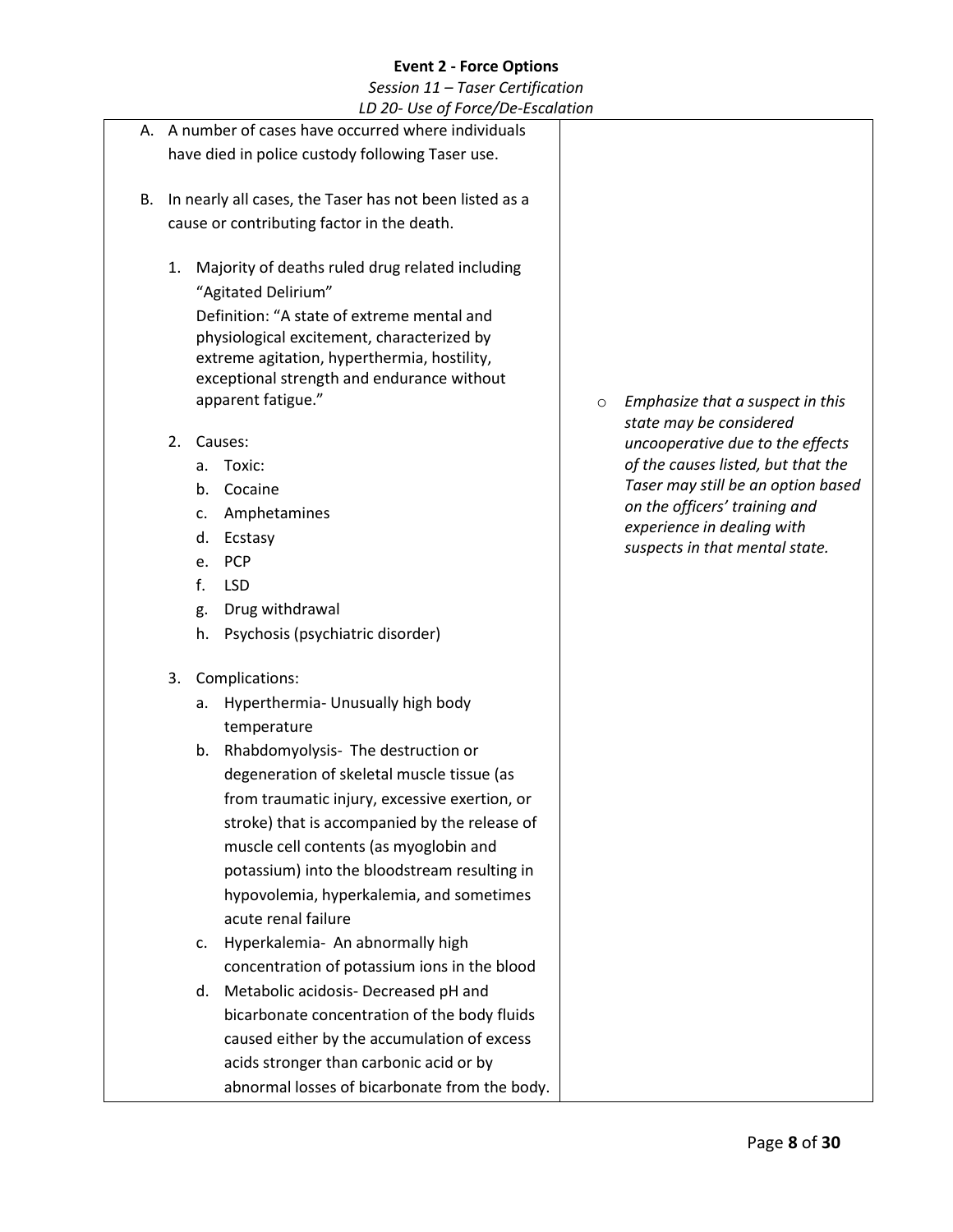|    |    | LD 20- Use of Force/De-Escalation                  |         |                                  |
|----|----|----------------------------------------------------|---------|----------------------------------|
|    |    | e. Renal failure- Inability of the kidneys to      |         |                                  |
|    |    | excrete wastes and to help maintain the            |         |                                  |
|    |    | electrolyte balance                                |         |                                  |
|    |    | f.<br>Hypoxia- Deficiency in the amount of oxygen  |         |                                  |
|    |    | reaching body tissues                              |         |                                  |
|    |    | Sudden death (arrhythmia)<br>g.                    |         |                                  |
|    | 4. | Most occurred during transport or at hospital      |         |                                  |
|    | 5. | Most involved subjects demonstrating extremely     |         |                                  |
|    |    | erratic and bizarre behavior                       |         |                                  |
|    | 6. | Most have occurred hours to days after actual      |         |                                  |
|    |    | <b>Taser applications</b>                          |         |                                  |
|    |    | a. Electricity is instantly dissipated as heat and |         |                                  |
|    |    | does not linger in the body                        |         |                                  |
|    | 7. | 1994 DOJ study of 63 deaths involving pepper       |         |                                  |
|    |    | spray                                              |         |                                  |
|    |    | a. Pepper spray cleared from contributing factor   |         |                                  |
|    |    | in all but 2 cases (asthmatics)                    |         |                                  |
| C. |    | Sudden Death Common Factors (All cases, not just   |         |                                  |
|    |    | after Taser use):                                  |         |                                  |
|    |    |                                                    |         |                                  |
|    | 1. | Toxic drug use                                     |         |                                  |
|    | 2. | Pre-existing heart conditions                      |         |                                  |
|    | 3. | Obesity and poor cardiovascular condition          |         |                                  |
|    | 4. | Diabetes and other pre-existing diseases           |         |                                  |
|    | 5. | Protracted physical struggle                       |         |                                  |
|    | 6. | Exhaustive mania/ excited delirium                 |         |                                  |
|    | 7. | Compressive asphyxia                               |         |                                  |
| D. |    | In-Custody Death Warning Signs                     |         |                                  |
|    | 1. | Should one or more of the following behaviors      |         |                                  |
|    |    | manifest, the suspect may require immediate        |         |                                  |
|    |    | medical assistance due to pre-existing conditions, |         |                                  |
|    |    | possible overdose, cocaine psychosis, excited      |         |                                  |
|    |    | delirium, etc.                                     |         |                                  |
|    | 2. | Bizarre or violent behavior                        |         |                                  |
|    | 3. | Signs of overheating such as a naked person in a   | $\circ$ | Explain that medical personnel   |
|    |    | public or cold place                               |         | may be requested prior to Taser  |
|    | 4. | Slurring or slowness of speech                     |         | deployment if any of these signs |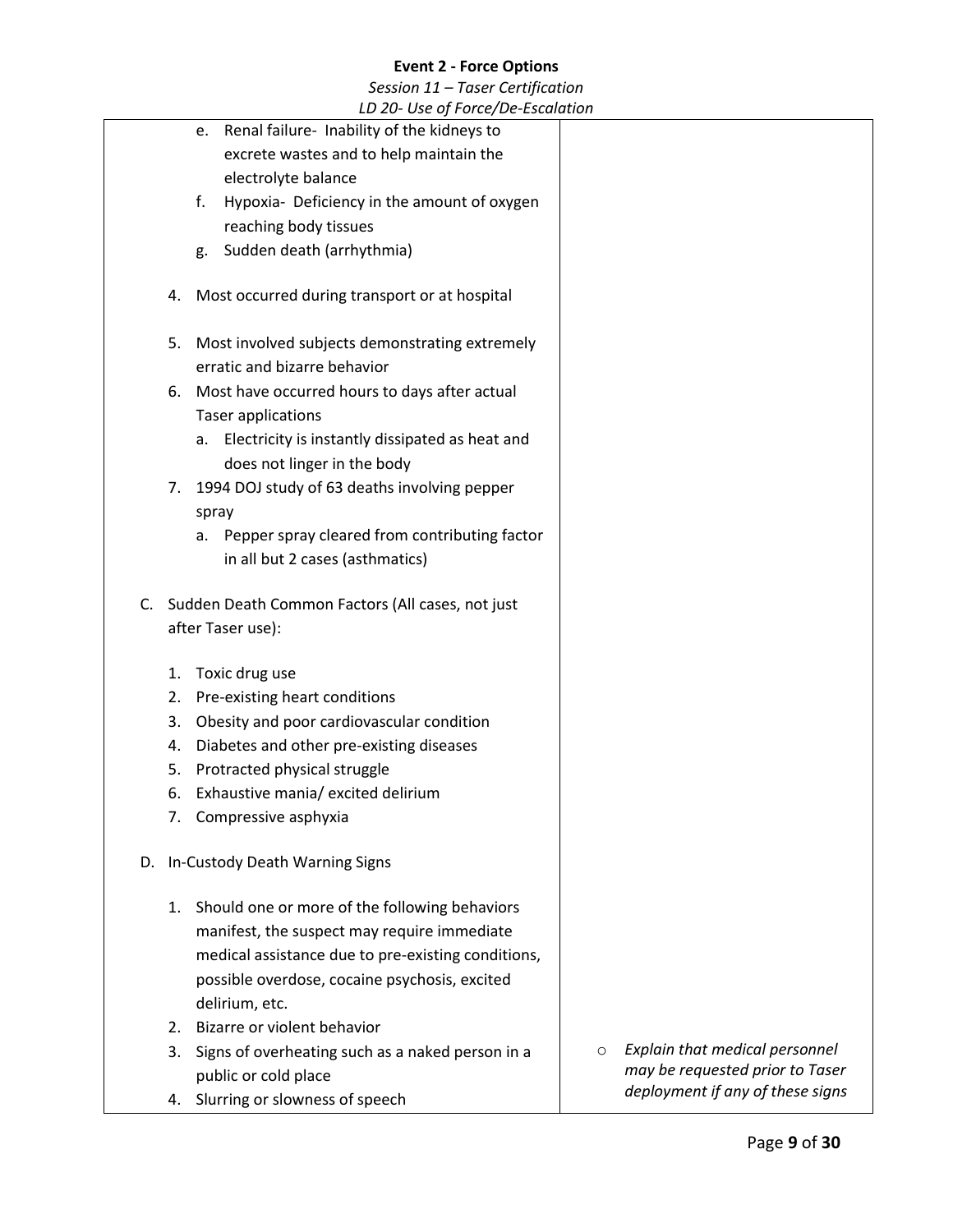*Session 11 – Taser Certification LD 20- Use of Force/De-Escalation*

5. Self-mutilation 6. Disturbances in breathing patterns or loss of consciousness 7. Dilated pupils 8. Fear 9. Panic 10. Paranoia 11. Seizures 12. Unexpected physical strength E. Possible Agitated Delirium 1. Texas incident caught on an in-car camera showing some of the signs listed above Reminder: Once officers engage in detention and restraint procedures, regardless of the type of force option, it is important to minimize the duration of the physical struggle and amount of force used. The longer the struggle, the greater the risk of injury or death related to overexertion, trauma or escalation. V. Taser Exposure A. Purpose 1. Benefits **[14]** a. Officers can better understand the effects of the device b. For deployment c. Confidence to go "hands-on" with a suspect without receiving a shock d. Self-defense e. Court expertise 1) Mateyko v. Felix a) Two Oxnard officers utilize a Taser b) Arrest suspect ultimately sues the City of Oxnard and officers for \$400,000 c) Judge rules suspect is at fault 95% and the officers the other 5% and awards the suspect approximately \$20,000 d) Officers were unable to testify the *are observed.* Video Texas incident caught on an in-car camera- Suspect walking in the middle of the street showing signs of Agitated Delirium. (Notice suspects arms and legs still flailing, why? Possible probe spread or Taser not full charged, M26) ➢ **Learning Activity 1-** Taser Exposure **[14] Ask-** Why do you think the department requires you to get exposed with the Taser? o *Explain why court expertise is important- Mateyko vs. Felix*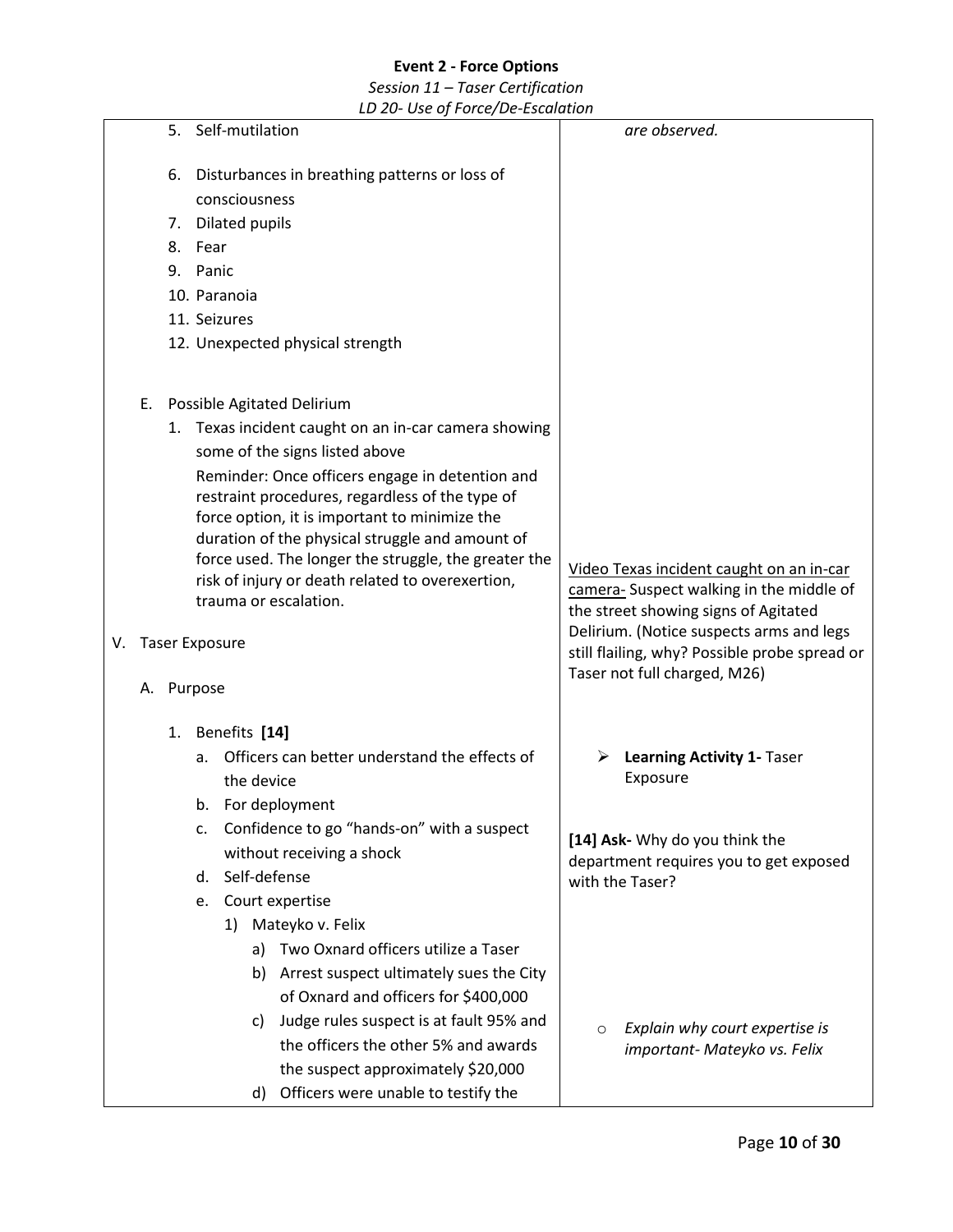| LD 20- Use of Force/De-Escalation |                          |                                                     |         |                                                                     |
|-----------------------------------|--------------------------|-----------------------------------------------------|---------|---------------------------------------------------------------------|
|                                   |                          | voltage of the Taser or the effects on              |         |                                                                     |
|                                   |                          | the body                                            |         |                                                                     |
|                                   |                          | e) Lecture provides students with                   |         |                                                                     |
|                                   |                          | knowledge of the voltage and medical                |         |                                                                     |
|                                   |                          | information on the effects of the body.             |         |                                                                     |
|                                   |                          | Exposure gives students more                        |         |                                                                     |
|                                   |                          | expertise since they can describe the               |         |                                                                     |
|                                   |                          | effects they experienced                            |         |                                                                     |
|                                   | f)                       | Secondary exposures                                 |         |                                                                     |
|                                   | g)                       | Getting exposed can cause involuntary               |         |                                                                     |
|                                   |                          | reflexes                                            |         |                                                                     |
|                                   |                          |                                                     |         |                                                                     |
|                                   | 2. Risks                 |                                                     |         |                                                                     |
|                                   |                          | a. Risks of training injuries                       |         | Video Involuntary reflexes- The video                               |
|                                   |                          |                                                     |         | demonstrates the spotters holding an                                |
| 3.                                |                          | Officers are to be reminded that the use of the     |         | individual being exposed to the Taser                               |
|                                   |                          | Taser must be within 835(a) p.c. [15] Officers      |         |                                                                     |
|                                   |                          | should be aware of the effect the Taser is having   |         |                                                                     |
|                                   |                          | on the suspect, and monitor its prolonged use. If   |         |                                                                     |
|                                   |                          | the Taser is not having the desired effect upon the |         |                                                                     |
|                                   |                          | suspect, officers are advised to move on to         |         | [15] Ask- What Penal Code section allows                            |
|                                   |                          | another type of force option.                       |         | you to use reasonable force?                                        |
|                                   |                          |                                                     |         |                                                                     |
|                                   |                          | VI. X26P Specifications and Nomenclature            |         |                                                                     |
| А.                                | Nomenclature             |                                                     |         |                                                                     |
|                                   |                          |                                                     |         |                                                                     |
| 1.                                | X26P                     |                                                     |         |                                                                     |
|                                   |                          | a. Front and rear sites.                            | $\circ$ | Clearly identify the parts of the                                   |
|                                   | b.<br>Trigger.           |                                                     |         | Taser and there functions.                                          |
|                                   | c.                       | Built-in laser sight, (top dart).                   |         | Demonstrate the proper finger<br>placement of the trigger press and |
|                                   | <b>Blast doors</b><br>d. |                                                     |         | the duration of each press, and                                     |
|                                   | e. APPM release.         |                                                     |         | what happens when you hold the                                      |
|                                   | f.                       | Illumination selector.                              |         | trigger past five seconds.                                          |
|                                   | g.                       | APPM (Automatic Performance Power                   |         |                                                                     |
|                                   | Magazine)                |                                                     | $\circ$ | Demonstrate how the PPM                                             |
|                                   | Safety switch<br>h.      |                                                     |         | (Performance Power Magazine)<br>release button works.               |
|                                   | i.                       | <b>CID(Central Information Display)</b>             |         |                                                                     |
|                                   | <b>AFIDs</b><br>j.       |                                                     | $\circ$ | Demonstrate how the Illumination                                    |
|                                   | Probes<br>k.             |                                                     |         | selector button works                                               |
| 2.                                | Expendable cartridges.   |                                                     |         |                                                                     |
|                                   | а.                       | Solid yellow face is a live 15-foot cartridge.      | O       | Demonstrate how the Safety                                          |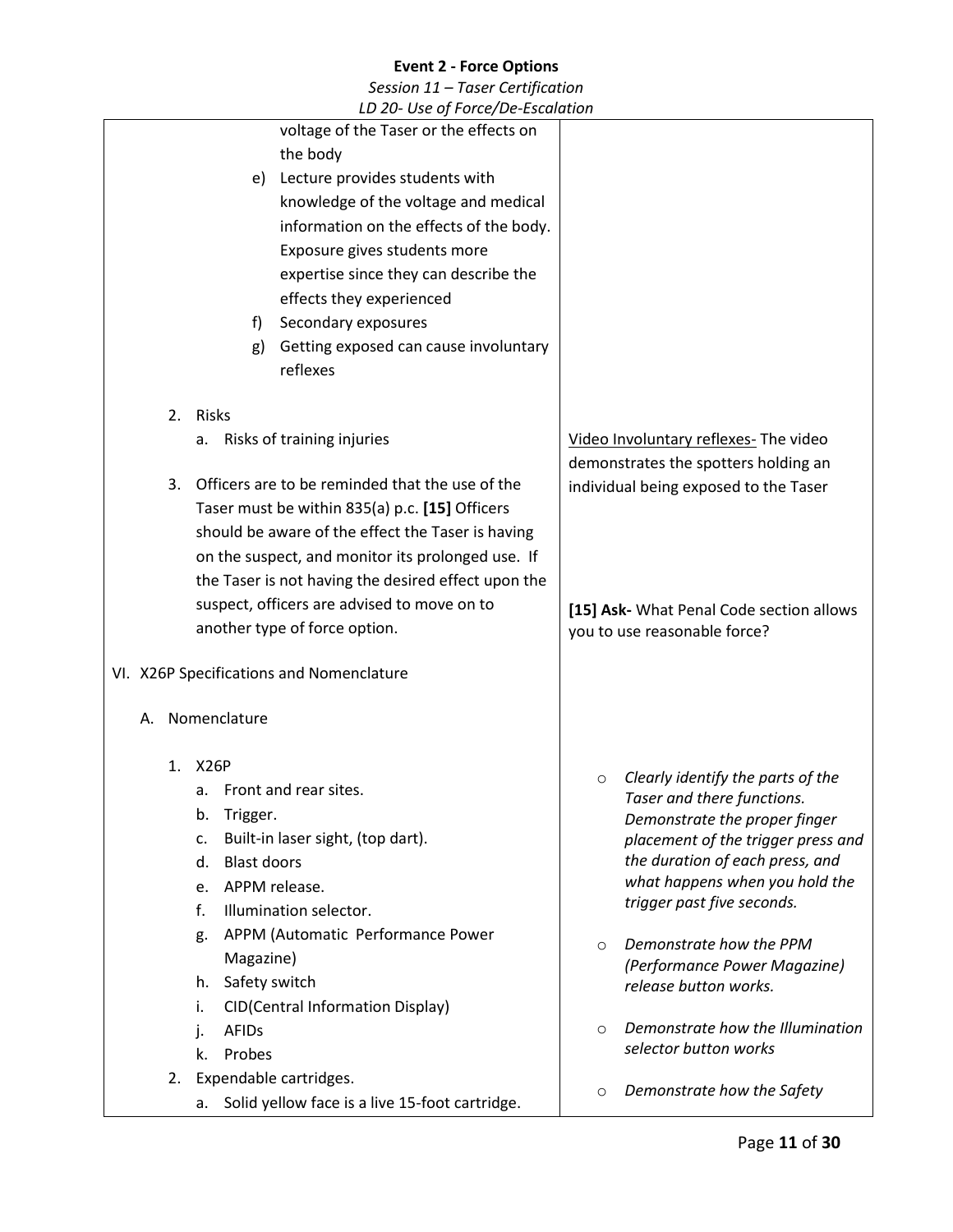|    |    | LD 20- Use of Force/De-Escalation                     |                                                                              |
|----|----|-------------------------------------------------------|------------------------------------------------------------------------------|
|    |    | b. Solid silver face is a 21-foot cartridge.          | switch works                                                                 |
|    |    | Solid green face is a 25-foot cartidge {16}<br>c.     |                                                                              |
|    |    | d. Solid blue is a simulation cartridge               | Explain the different symbols that<br>$\circ$<br>may be displayed in the CID |
|    |    | Two-pressure release buttons.<br>e.                   | [16] Ask- What does the field cartridge                                      |
|    |    | f.<br>Reversible design prevents jamming of the       | look like?                                                                   |
|    |    | cartridges.                                           |                                                                              |
|    |    | A cartridge missing the blast doors is B/O<br>g.      |                                                                              |
| В. |    | Specifications for the X26P Taser:                    |                                                                              |
|    |    | 1. Watts are the "broadcast power" that the weapon    |                                                                              |
|    |    | transmits into the nervous system of the target.      |                                                                              |
|    | 2. | 6.8 watt system, compared to stun units that          |                                                                              |
|    |    | range from 5 to 11 watts.                             |                                                                              |
|    |    |                                                       |                                                                              |
|    | 3. | "It's not the volts that are dangerous; it's the      |                                                                              |
|    |    | amps." Volts only measure how far a spark can         |                                                                              |
|    |    | arc through the air.                                  |                                                                              |
|    |    |                                                       |                                                                              |
|    | 4. | 50,000-volt system [17]                               |                                                                              |
|    |    | Static discharge-door knob (35,000 to 100,000<br>а.   |                                                                              |
|    |    | volts).                                               | [17] Ask- How many volts the Taser has?                                      |
|    | 5. | Low amperage: $X26P < 0.0021$ amps                    |                                                                              |
|    |    | 110 Volt wall outlet: 16 amps<br>а.                   |                                                                              |
|    |    | Christmas tree bulb: 1 amp<br>b.                      |                                                                              |
|    |    | TASER output: 0.0021 amp or 2.1 milliamps<br>c.       |                                                                              |
|    |    |                                                       |                                                                              |
|    | 6. | Pulses at 19 per second                               |                                                                              |
|    |    |                                                       |                                                                              |
|    | 7. | Safe energy: $X-26P = 0.36$ joules (stored) 0.07 per  |                                                                              |
|    |    | pulse                                                 |                                                                              |
|    |    | Cardiac defibrillators are greater than 150-400<br>а. |                                                                              |
|    |    | joules per pulse                                      |                                                                              |
|    | 8. | Uses compressed nitrogen to fire two small probes     |                                                                              |
|    | 9. | Maximum range is 21 feet. [18]                        |                                                                              |
|    |    |                                                       | [18] Ask- What is the maximum range of                                       |
|    |    | 10. Optimum performance is 7-15 feet from target for  | the field cartridges?                                                        |
|    |    | probe spread, officer safety and accuracy [19]        |                                                                              |
|    |    | Greater probe spread increases effectiveness<br>a.    |                                                                              |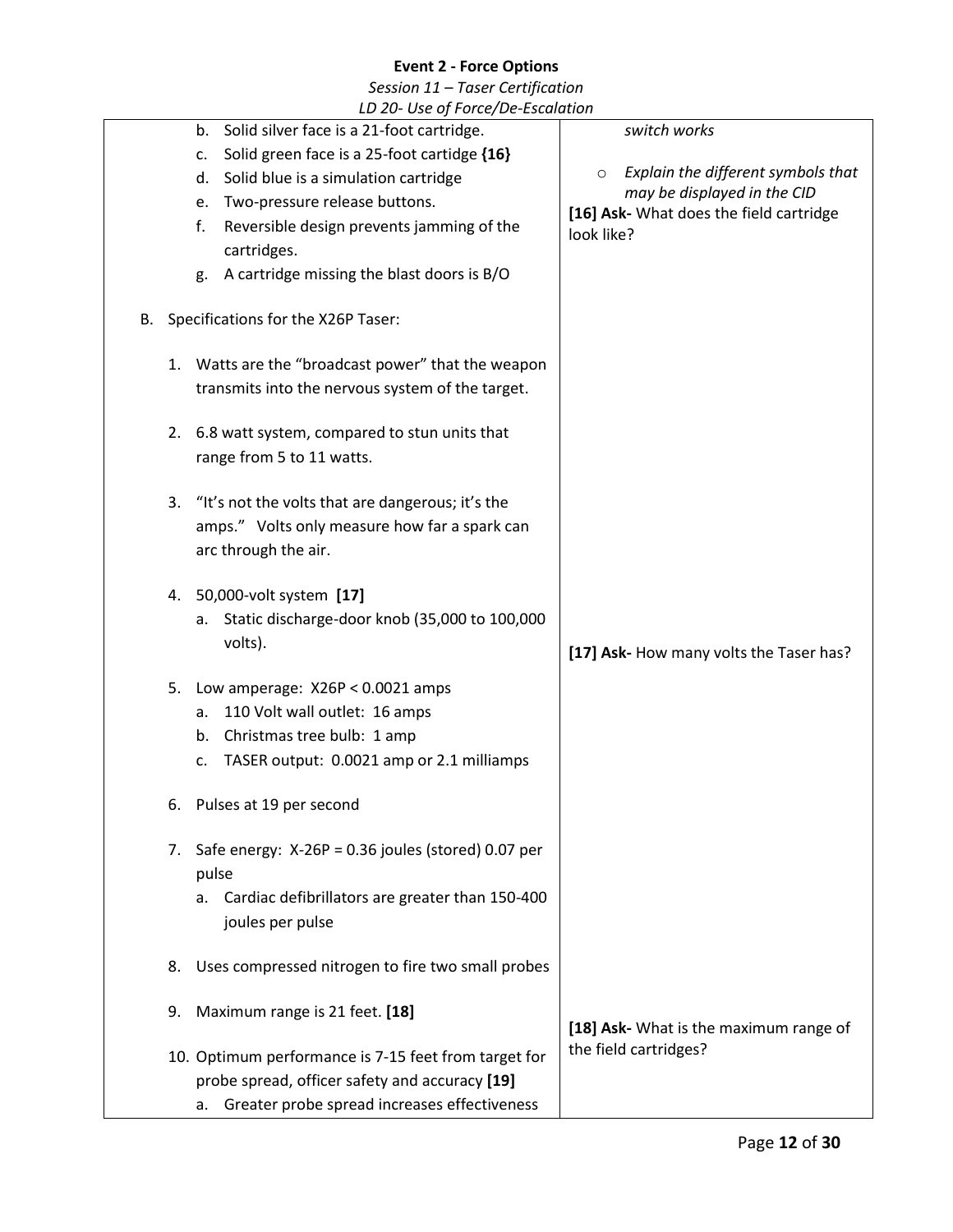|    | LD 20- Use of Force/De-Escalation                      |                                             |
|----|--------------------------------------------------------|---------------------------------------------|
|    | b. If possible, minimum 4 inch spread                  | [19] Ask- What is the optimum range?        |
|    | 11. "Automatic Impulse Regulation"                     |                                             |
|    | Single trigger press discharges current for 5-<br>а.   |                                             |
|    | second cycle [20]                                      |                                             |
|    | Trigger presses during the 5-second cycle will<br>b.   |                                             |
|    | not affect the cycle unless held continuously          |                                             |
|    | Holding the trigger continuously beyond the 5-<br>c.   | [20] Ask- Each trigger press discharges for |
|    | second cycle will continue the electrical              | how long? (Demonstrate Trigger Press)       |
|    | discharge until trigger is released. (The              |                                             |
|    | discharge will cease immediately once the              |                                             |
|    | trigger is released) [21]                              |                                             |
|    | d. Move safety switch down (SAFE) to                   |                                             |
|    | immediately stop a discharge (e.g. if                  | [21] Ask- What happens if you leave your    |
|    | accidentally discharged)                               | finger on the trigger after you press?      |
|    |                                                        | (Demonstrate)                               |
|    | 12. Effective on suspects with as much as 2 inches of  |                                             |
|    | clothing on, including leather jackets. [22]           |                                             |
|    |                                                        |                                             |
|    | 13. Effective in temperatures ranging from -4 to 122   |                                             |
|    | degrees Fahrenheit.                                    | [22] Ask- Does the probes have to enter     |
|    |                                                        | the suspect's skin to be effective?         |
|    | 14. 2 X 3 volt lithium energy cells power the X-26P    | (Emphasize the Taser will work with thick   |
|    | provides up to 195 - 5 second cycles                   | clothing, up to 2 inches cumulative or 1    |
|    | 15. Total weight is 7.20 ounces.                       | inch per probe)                             |
|    |                                                        |                                             |
| C. | Probe Hits                                             |                                             |
|    |                                                        |                                             |
|    | Probe hits are almost always more desirable than<br>1. |                                             |
|    | drive stuns                                            |                                             |
|    | More effective (NMI vs. Pain compliance)<br>a.         |                                             |
|    | Can be applied from a safe distance<br>b.              |                                             |
|    | Usually requires fewer cycles<br>c.                    |                                             |
|    | d. Fewer injuries                                      | Explain the difference between<br>$\circ$   |
|    |                                                        | Drive Stun and Probe Hits.                  |
|    | The X26P Taser will always deploy/fire a live<br>2.    |                                             |
|    | cartridge when activated. If loaded with a             |                                             |
|    | previously fired cartridge it will still have Drive    |                                             |
|    | Stun capabilities.                                     |                                             |
|    | a. A drive stun with a live cartridge is possible.     |                                             |
|    | However, the probes will fire into the subject         |                                             |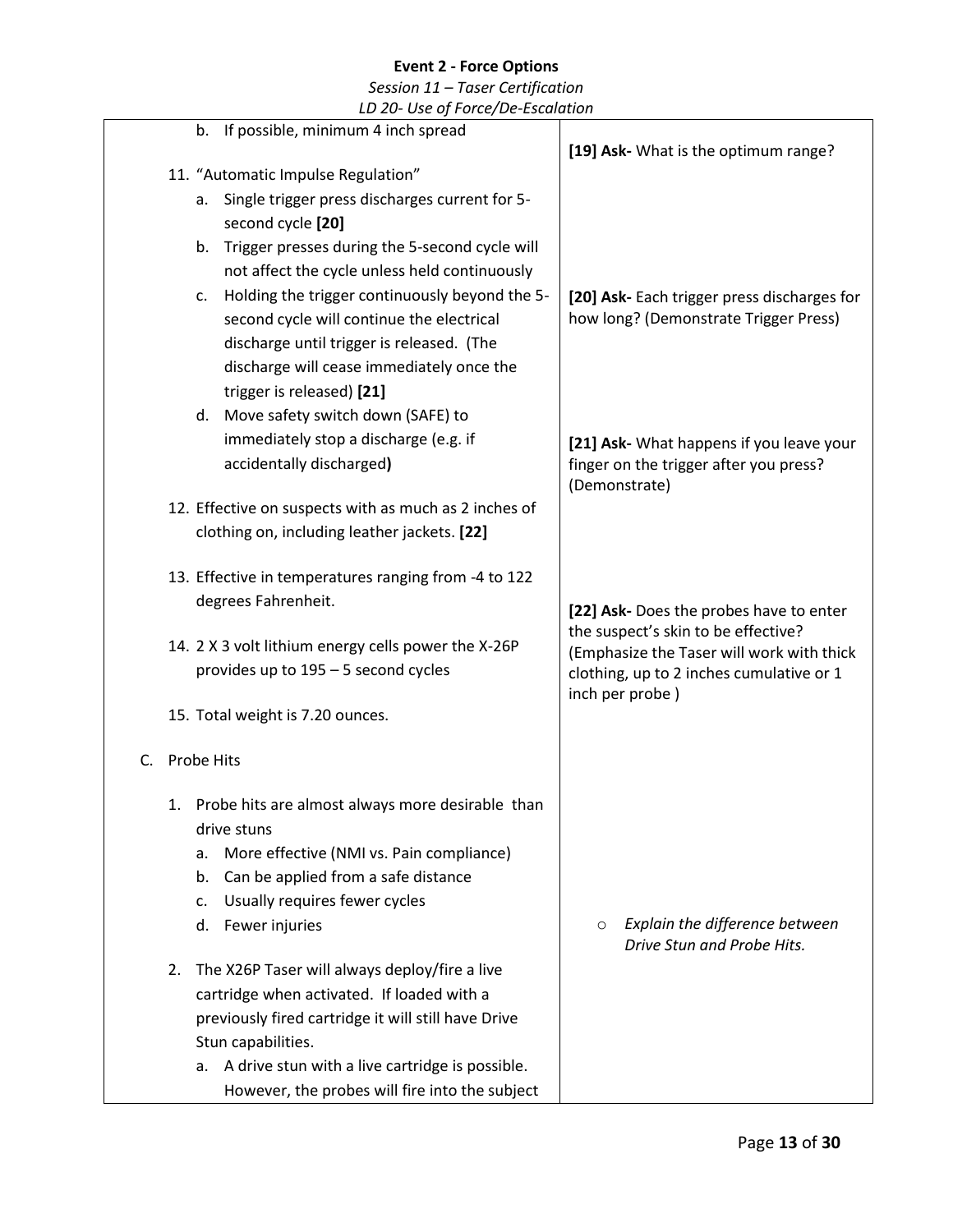|            | LD 20- USe of Force/De-Escalation                                                                                                                                                                                                                                                                                                                                                                                                                                                                                              |                                                                                                                                                                                                                                                |
|------------|--------------------------------------------------------------------------------------------------------------------------------------------------------------------------------------------------------------------------------------------------------------------------------------------------------------------------------------------------------------------------------------------------------------------------------------------------------------------------------------------------------------------------------|------------------------------------------------------------------------------------------------------------------------------------------------------------------------------------------------------------------------------------------------|
|            | There is no over penetration or burning<br>b.                                                                                                                                                                                                                                                                                                                                                                                                                                                                                  |                                                                                                                                                                                                                                                |
|            | Cartridge might not deploy when in direct<br>c.                                                                                                                                                                                                                                                                                                                                                                                                                                                                                |                                                                                                                                                                                                                                                |
|            | contact with subject, but will still have Drive                                                                                                                                                                                                                                                                                                                                                                                                                                                                                |                                                                                                                                                                                                                                                |
|            | Stun effect                                                                                                                                                                                                                                                                                                                                                                                                                                                                                                                    |                                                                                                                                                                                                                                                |
|            | d. Probes can help maintain contact with a                                                                                                                                                                                                                                                                                                                                                                                                                                                                                     |                                                                                                                                                                                                                                                |
|            | violent suspect                                                                                                                                                                                                                                                                                                                                                                                                                                                                                                                |                                                                                                                                                                                                                                                |
|            | e. You can then apply a drive stun away from                                                                                                                                                                                                                                                                                                                                                                                                                                                                                   |                                                                                                                                                                                                                                                |
|            | probes to achieve NMI                                                                                                                                                                                                                                                                                                                                                                                                                                                                                                          |                                                                                                                                                                                                                                                |
| 3.<br>5.   | Upon the deployment of the cartridge, the X26P<br>Taser is capable of functioning in the stun mode<br>immediately as backup weapon without having to<br>remove the deployed cartridge.<br>4. To use drive stun without deploying probes,<br>remove the live cartridge.<br>The drive stun mode affects the sensory nervous<br>system ONLY making it a pain compliance weapon<br>that will not cause NMI. [23]<br>6. If not effective, evaluate location of drive stun and<br>change target of opportunity to pressure points or | Video Drive Stun with cartridge-Three<br>officers utilizing a close contact probe<br>deployment followed by a drive stun on<br>volunteer<br>Explain avoid removing the live<br>$\circ$<br>cartridge, drive stun still works<br>with cartridge. |
|            | consider alternative force options.<br>7. For maximum effectiveness in Drive Stun mode,<br>aggressively drive the Taser into the below listed<br>areas:<br>Brachial plexus tie-in (upper chest)<br>a.<br>Radial (forearm)<br>b.<br>Common peronial (outside of thigh)<br>c.<br>Tibial (calf muscle)<br>d.                                                                                                                                                                                                                      | [23] Ask- Does the Drive Stun mode cause<br>NMI?                                                                                                                                                                                               |
| D. Holster |                                                                                                                                                                                                                                                                                                                                                                                                                                                                                                                                |                                                                                                                                                                                                                                                |
| 1.         | The Taser should be stored in the protective                                                                                                                                                                                                                                                                                                                                                                                                                                                                                   |                                                                                                                                                                                                                                                |
|            | holster when not in use.                                                                                                                                                                                                                                                                                                                                                                                                                                                                                                       |                                                                                                                                                                                                                                                |
|            | 2. Approved holster- SOTECH Nylon thigh holster and                                                                                                                                                                                                                                                                                                                                                                                                                                                                            |                                                                                                                                                                                                                                                |
|            | <b>Blade Tech.</b>                                                                                                                                                                                                                                                                                                                                                                                                                                                                                                             |                                                                                                                                                                                                                                                |
|            | 3. Can be carried in cross draw or support side draw                                                                                                                                                                                                                                                                                                                                                                                                                                                                           | Ask- Why carry the Taser holster on                                                                                                                                                                                                            |
| 4.         | The Taser should be loaded with a cartridge                                                                                                                                                                                                                                                                                                                                                                                                                                                                                    | support side?                                                                                                                                                                                                                                  |
| 5.         | The Taser should not be carried in pants or jacket                                                                                                                                                                                                                                                                                                                                                                                                                                                                             |                                                                                                                                                                                                                                                |
|            | pockets since static electricity can deploy a<br>cartridge                                                                                                                                                                                                                                                                                                                                                                                                                                                                     |                                                                                                                                                                                                                                                |
|            | VII. Use of Force Policy                                                                                                                                                                                                                                                                                                                                                                                                                                                                                                       |                                                                                                                                                                                                                                                |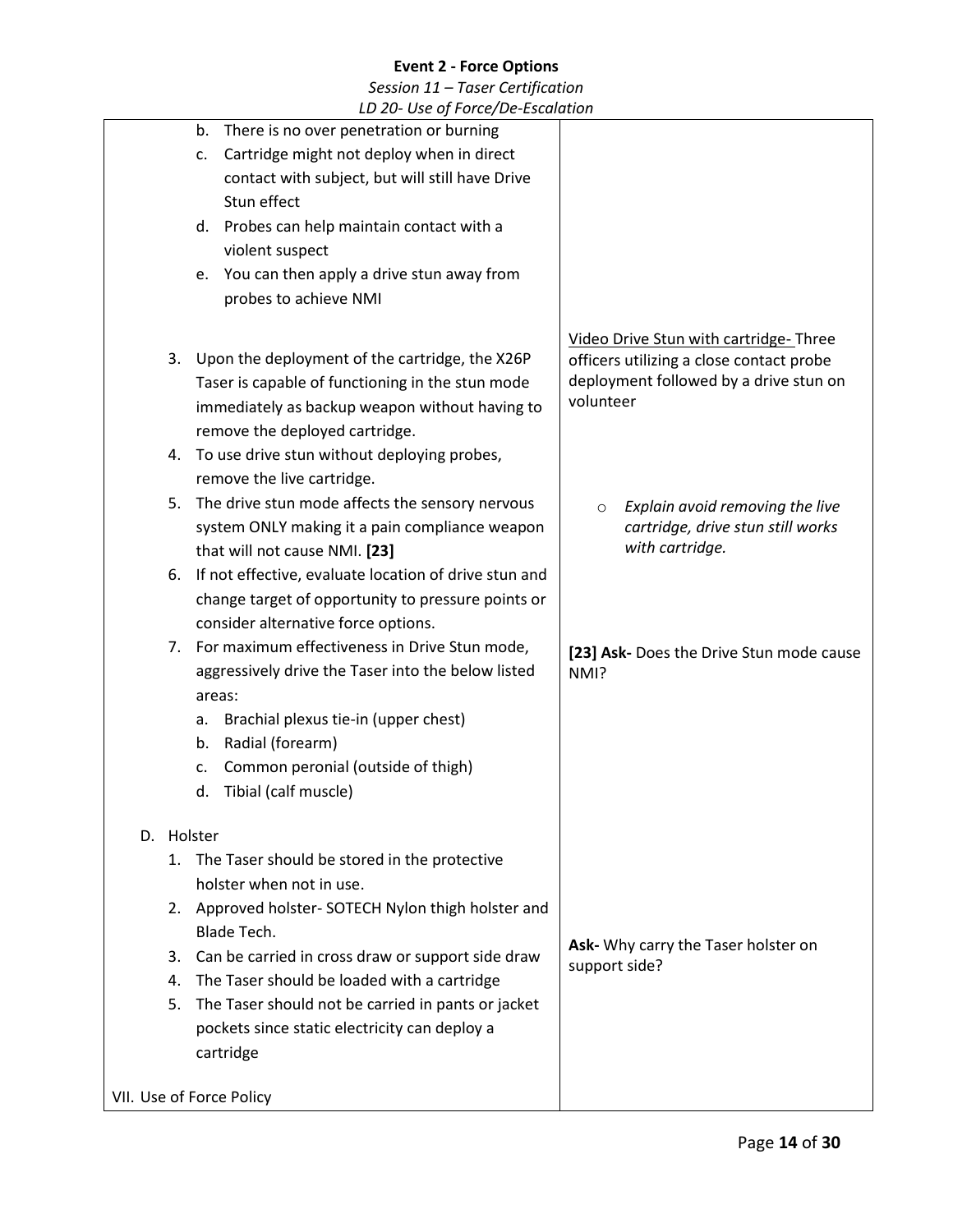# **Event 2 - Force Options** *Session 11 – Taser Certification LD 20- Use of Force/De-Escalation*

| А. | Deployment by trained personnel                                                                                                                                                                                                                                                                                                                                                                                                                                                              |                                                                  |
|----|----------------------------------------------------------------------------------------------------------------------------------------------------------------------------------------------------------------------------------------------------------------------------------------------------------------------------------------------------------------------------------------------------------------------------------------------------------------------------------------------|------------------------------------------------------------------|
|    | Only personnel specifically trained in the use of<br>1.<br>the X26P Taser shall be authorized to deploy this<br>weapon system. Deployment of the Taser<br>including minimum and maximum standoff<br>distances, carrying, target location, care, cleaning,<br>and maintenance shall be conducted in<br>accordance with approved Training Division lesson<br>plans and guidelines.                                                                                                             |                                                                  |
| В. | The X26P Taser may be used when an officer reasonbly<br>believes that a suspect is violently resisting arrest or<br>poses an immediate threat of violence or physical<br>harm.[24]                                                                                                                                                                                                                                                                                                           |                                                                  |
|    | Less-Lethal force shall not be used for a suspect or<br>subject who is passively resisting or merely failing to<br>comply with commands. Verbval threats of violence or<br>mere non-compliance do not alone justify the use of<br>Less-Lethal force.                                                                                                                                                                                                                                         | [24] Ask- What is the policy for using the<br>Taser?             |
| C. | Deorle v. Rutherford Court Decision                                                                                                                                                                                                                                                                                                                                                                                                                                                          |                                                                  |
|    | Use of Force Warning [25]<br>1.                                                                                                                                                                                                                                                                                                                                                                                                                                                              |                                                                  |
|    | A verbal warning shall be given, when feasible, to a<br>suspect before a Taser is utilized. The verbal<br>warning should include a command and a warning<br>of potential consequences of the use of force. The<br>command should be similar to, "drop the<br>weapon," or "stop what you are doing," followed<br>by "or we may us the Taser, which may cause you<br>serious injury." The warning is not required when<br>an officer is attacked and must respond to the<br>suspect's actions. |                                                                  |
| D. | <b>Duration of Field Applications</b>                                                                                                                                                                                                                                                                                                                                                                                                                                                        | [25] Ask- Is a verbal warning mandatory<br>when using the Taser? |
|    | The application of the Taser is a physically stressful<br>1.<br>event. Although there is no predetermined limit<br>to the number of cycles that can be administered<br>to the suspect, officers should only apply the                                                                                                                                                                                                                                                                        |                                                                  |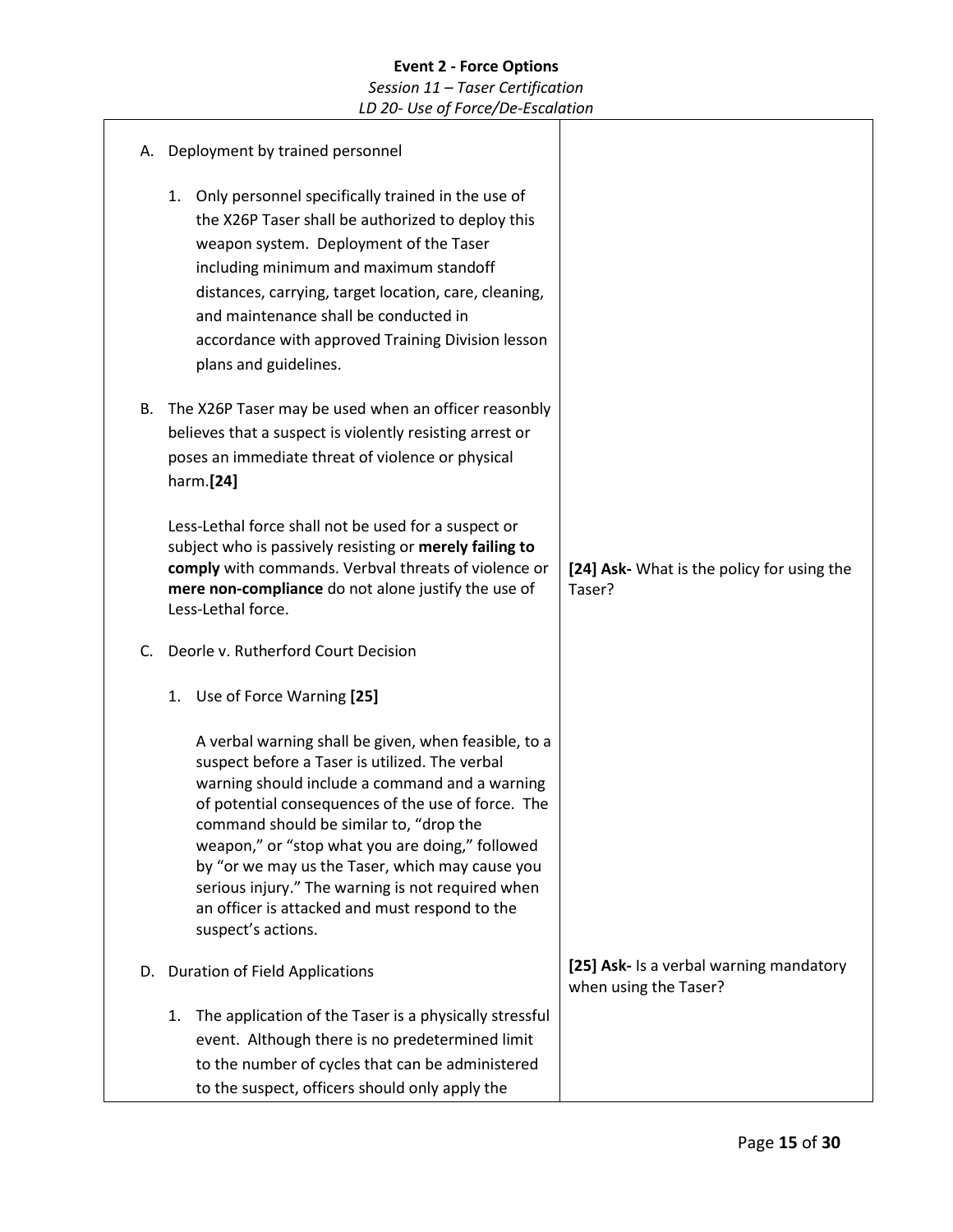|    | LD 20-0SE 01 FOILE/DE-ESLUIUIIOII                                                                                                                                                                                                                                                                                 |                                                                                                              |
|----|-------------------------------------------------------------------------------------------------------------------------------------------------------------------------------------------------------------------------------------------------------------------------------------------------------------------|--------------------------------------------------------------------------------------------------------------|
|    | number of cycles reasonably necessary to allow                                                                                                                                                                                                                                                                    |                                                                                                              |
|    | them to safely approach and restrain the suspect.                                                                                                                                                                                                                                                                 |                                                                                                              |
|    | Especially when dealing with person in a health                                                                                                                                                                                                                                                                   |                                                                                                              |
|    | crisis such as excited delirium, it is advisable to                                                                                                                                                                                                                                                               |                                                                                                              |
|    | minimize the physical and psychological stress to                                                                                                                                                                                                                                                                 |                                                                                                              |
|    | the suspect to the greatest degree possible.                                                                                                                                                                                                                                                                      |                                                                                                              |
| Е. | Use of Deadly Force                                                                                                                                                                                                                                                                                               |                                                                                                              |
| 1. | Electronic Control Devices(ECD) are target specific<br>weapons                                                                                                                                                                                                                                                    |                                                                                                              |
|    | 2. Even though Electronic Control Devices are not<br>considered lethal, they can incapacitate an officer                                                                                                                                                                                                          |                                                                                                              |
|    | if used against the officer.                                                                                                                                                                                                                                                                                      |                                                                                                              |
|    | 3. If an Electronic Control Device were to be used                                                                                                                                                                                                                                                                |                                                                                                              |
|    | against an officer with a partner officer present,<br>the use of deadly force would generally not be<br>authorized.                                                                                                                                                                                               |                                                                                                              |
|    | Since one officer may be temporarily<br>а.<br>incapacitated, the partner officer could resort<br>to other less-lethal tactics and options<br>available to de-escalate the situation                                                                                                                               |                                                                                                              |
|    | 4. If an Electronic Control Device were to be used<br>against an officer working alone, the officer may<br>be authorized to use deadly force. If the officer<br>reasonably believes that if the Electronic Control<br>Weapon were to incapacitate the officer as<br>designed, the suspect could cause the officer | Explain the force options for an<br>$\circ$<br>officer(s) when confronted by a<br>suspect armed with an ECD. |
|    | serious bodily injury or death with another<br>weapon, possibly the officer's own weapon.                                                                                                                                                                                                                         |                                                                                                              |
|    | Officers should attempt to use distance and cover                                                                                                                                                                                                                                                                 |                                                                                                              |
|    | as their first defense against a suspect armed with                                                                                                                                                                                                                                                               |                                                                                                              |
|    | a Taser.                                                                                                                                                                                                                                                                                                          |                                                                                                              |
|    | VIII. Medical Treatment and Reporting Procedures                                                                                                                                                                                                                                                                  |                                                                                                              |
| А. | <b>Medical Treatment:</b>                                                                                                                                                                                                                                                                                         |                                                                                                              |
| 1. | Whenever the Taser is used and the darts make<br>contact with the suspect's clothing or skin, a<br>physician at a contract hospital or jail dispensary<br>shall immediately examine the suspect.                                                                                                                  |                                                                                                              |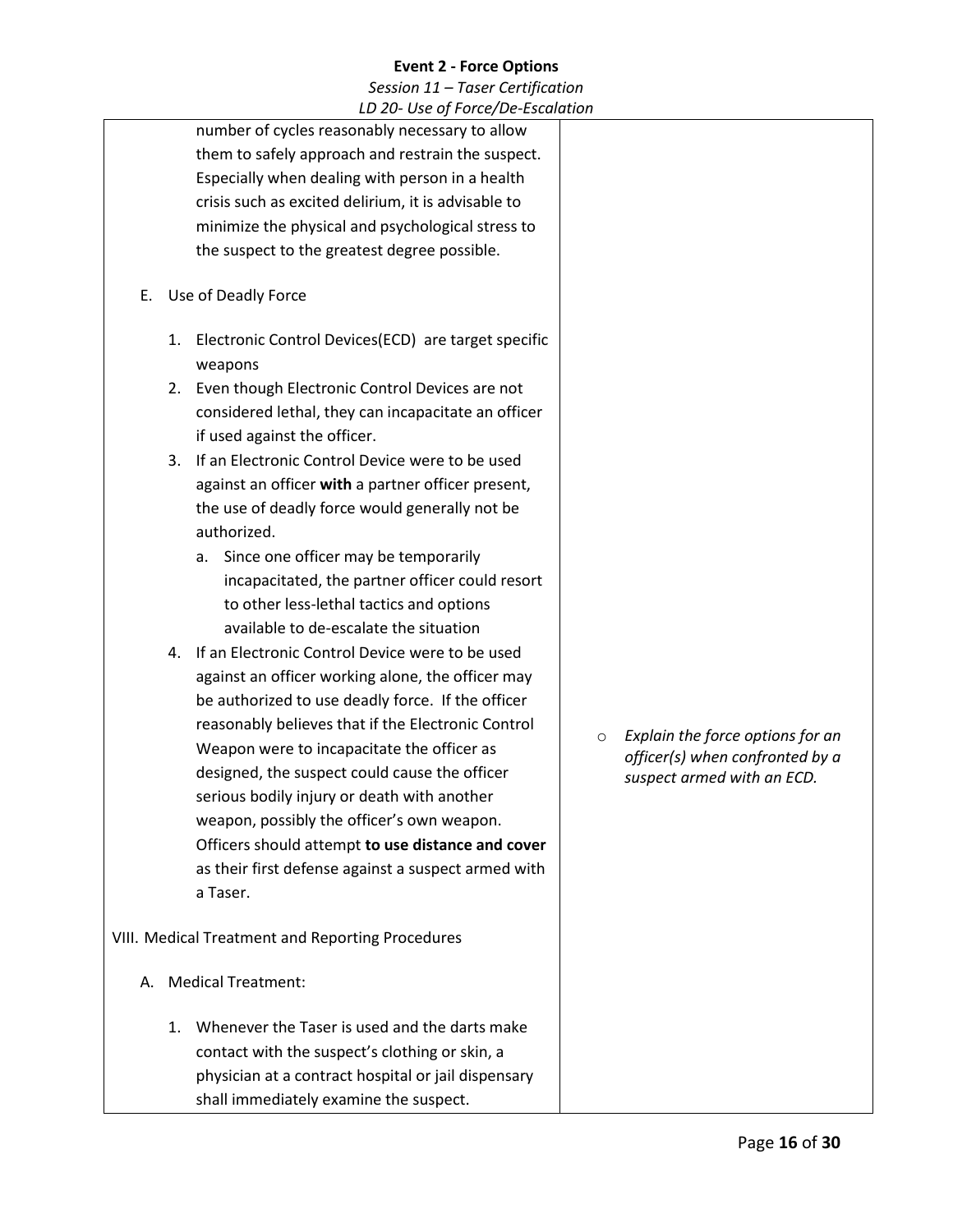| LD 20- Use of Force/De-Escalation |    |                                                         |                                                                     |  |
|-----------------------------------|----|---------------------------------------------------------|---------------------------------------------------------------------|--|
|                                   |    | 2. Only medical personnel may remove darts that are     |                                                                     |  |
|                                   |    | embedded in a suspect's skin. [26]                      |                                                                     |  |
|                                   |    | 3. Officers shall immediately request an ambulance if   |                                                                     |  |
|                                   |    | the suspect loses consciousness. [27]                   |                                                                     |  |
|                                   |    | 4. If officers observe that the suspect is possibly     |                                                                     |  |
|                                   |    | under the influence of a drug and they feel that        |                                                                     |  |
|                                   |    | the use of the Taser is a possibility, it is suggested  |                                                                     |  |
|                                   |    | that an R/A unit be requested to help stabilize the     |                                                                     |  |
|                                   |    | suspect after the use of the Taser is completed.        |                                                                     |  |
|                                   |    |                                                         |                                                                     |  |
| В.                                |    | <b>Reporting Procedures</b>                             |                                                                     |  |
|                                   |    | 1. An officer using a TASER shall notify a supervisor   |                                                                     |  |
|                                   |    | without delay. [28]                                     | [26] Ask- If the darts are embedded in the                          |  |
|                                   | 2. | The full account of the Use of Force will be            | suspect's skin who may remove the darts?                            |  |
|                                   |    | documented in the related Department crime or           |                                                                     |  |
|                                   |    | arrest report.                                          |                                                                     |  |
|                                   |    | 3. Should these reports not be required, officers shall |                                                                     |  |
|                                   |    | document the incident on an Employee's Report,          | [27] Ask- What should you do if the<br>suspect loses consciousness? |  |
|                                   |    | Form 15.7                                               |                                                                     |  |
|                                   |    | 4. Supervisors will conduct an investigation of the     |                                                                     |  |
|                                   |    | incident and report their findings on a Use of Force    |                                                                     |  |
|                                   |    | Report, Form 1.67.2                                     |                                                                     |  |
|                                   |    | 5. Supervisors shall photograph all visible as well as  |                                                                     |  |
|                                   |    | complained of injuries, even when evidence is not       | [28] Ask- After using a Taser who shall you                         |  |
|                                   |    | present.                                                | notify?                                                             |  |
|                                   |    | 6. If no contact is made, the circumstances shall be    |                                                                     |  |
|                                   |    | documented in the appropriated report such as a         |                                                                     |  |
|                                   |    | crime, arrest or Employee's Report, Form 15.7.          |                                                                     |  |
|                                   |    | $[29]$                                                  |                                                                     |  |
|                                   | 7. | Use of the laser sight or sparking of the TASER for     |                                                                     |  |
|                                   |    | purposes of gaining compliance is not considered a      |                                                                     |  |
|                                   |    | use of force if no other force was used before,         |                                                                     |  |
|                                   |    | during or after                                         |                                                                     |  |
|                                   |    | Use of this tactic is not required before<br>а.         |                                                                     |  |
|                                   |    | deployment of the TASER                                 |                                                                     |  |
|                                   |    | Suspect's actions must be<br>b.                         |                                                                     |  |
|                                   |    | aggressive/combative                                    |                                                                     |  |
|                                   |    |                                                         |                                                                     |  |
|                                   |    | IX. Taser Failures                                      |                                                                     |  |
|                                   |    | A. One or both probes misses the suspect or subject.    |                                                                     |  |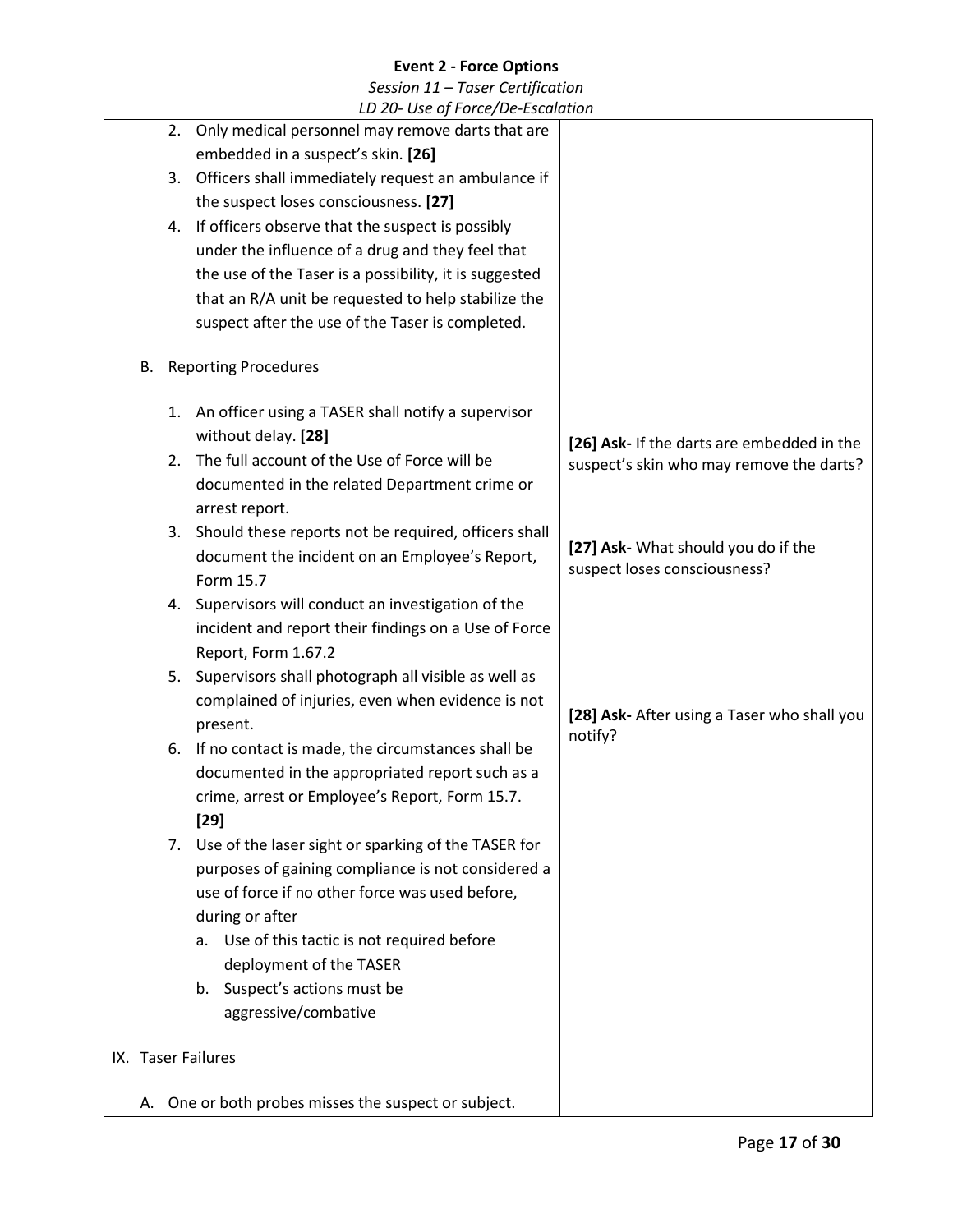# **Event 2 - Force Options** *Session 11 – Taser Certification*

*LD 20- Use of Force/De-Escalation*

|    |    |    |                                                                                       | [29] Ask- Should the Taser be used but                                |
|----|----|----|---------------------------------------------------------------------------------------|-----------------------------------------------------------------------|
|    |    |    | 1. If the electrical current is loud during field hit and                             | does not make contact with the suspect,                               |
|    |    |    | the suspect is not reacting, the energy is most                                       | what is the proper reporting procedure?                               |
|    |    |    | likely shorting out and may not be effective.                                         |                                                                       |
|    |    | 2. | The TASER device's electrical current is relatively                                   |                                                                       |
|    |    |    |                                                                                       |                                                                       |
|    |    |    | quiet in actual human use                                                             |                                                                       |
|    | В. |    | Clothing                                                                              |                                                                       |
|    |    |    |                                                                                       |                                                                       |
|    |    |    | 1. If the electrical current is loud during field hit and                             |                                                                       |
|    |    |    | the suspect is not reacting, the energy is most                                       |                                                                       |
|    |    |    | likely shorting out and may not be effective.                                         |                                                                       |
|    |    | 2. | The TASER device's electrical current is relatively                                   |                                                                       |
|    |    |    | quiet in actual human use                                                             |                                                                       |
|    |    |    |                                                                                       |                                                                       |
|    | C. |    | Low Nerve/Muscle mass between the probes                                              |                                                                       |
|    |    |    |                                                                                       | Explain to the students how to<br>$\circ$<br>identify a Taser failure |
|    |    |    |                                                                                       |                                                                       |
| х. |    |    | Maintenance and Care                                                                  |                                                                       |
|    |    |    |                                                                                       |                                                                       |
|    |    |    | A. X26P TASER                                                                         |                                                                       |
|    |    | 1. | Avoid dropping                                                                        |                                                                       |
|    |    | 2. | Check APPM regularly                                                                  |                                                                       |
|    |    | 3. | Check expiration of APPM                                                              |                                                                       |
|    |    | 4. | Secure in protective holster, when not in use                                         |                                                                       |
|    |    | 5. | Do not store in pockets without holster                                               |                                                                       |
|    |    | 6. | B/O Taser's and APPM's shall be returned to                                           |                                                                       |
|    |    |    | Tactics Unit, Training Division (DTF) for                                             | <b>Video RCMP Testing- Shows Taser failures</b>                       |
|    |    |    | replacement                                                                           | on volunteers                                                         |
|    |    |    |                                                                                       |                                                                       |
|    |    |    | Tactics Unit shall download the Taser prior to<br>a.<br>return to Taser International |                                                                       |
|    |    |    |                                                                                       |                                                                       |
|    |    |    |                                                                                       |                                                                       |
|    |    | 7. | Do not let the Taser get excessively wet                                              |                                                                       |
|    |    | 8. | Occasionally wipe out the APPM firing bay with                                        |                                                                       |
|    |    |    | dry cloth.                                                                            |                                                                       |
|    | В. |    |                                                                                       |                                                                       |
|    |    |    | Dropped or Wet Taser                                                                  |                                                                       |
|    |    | 1. | Safety switch down                                                                    |                                                                       |
|    |    | 2. | Remove cartridge                                                                      |                                                                       |
|    |    | 3. | Dry the Taser thoroughly                                                              |                                                                       |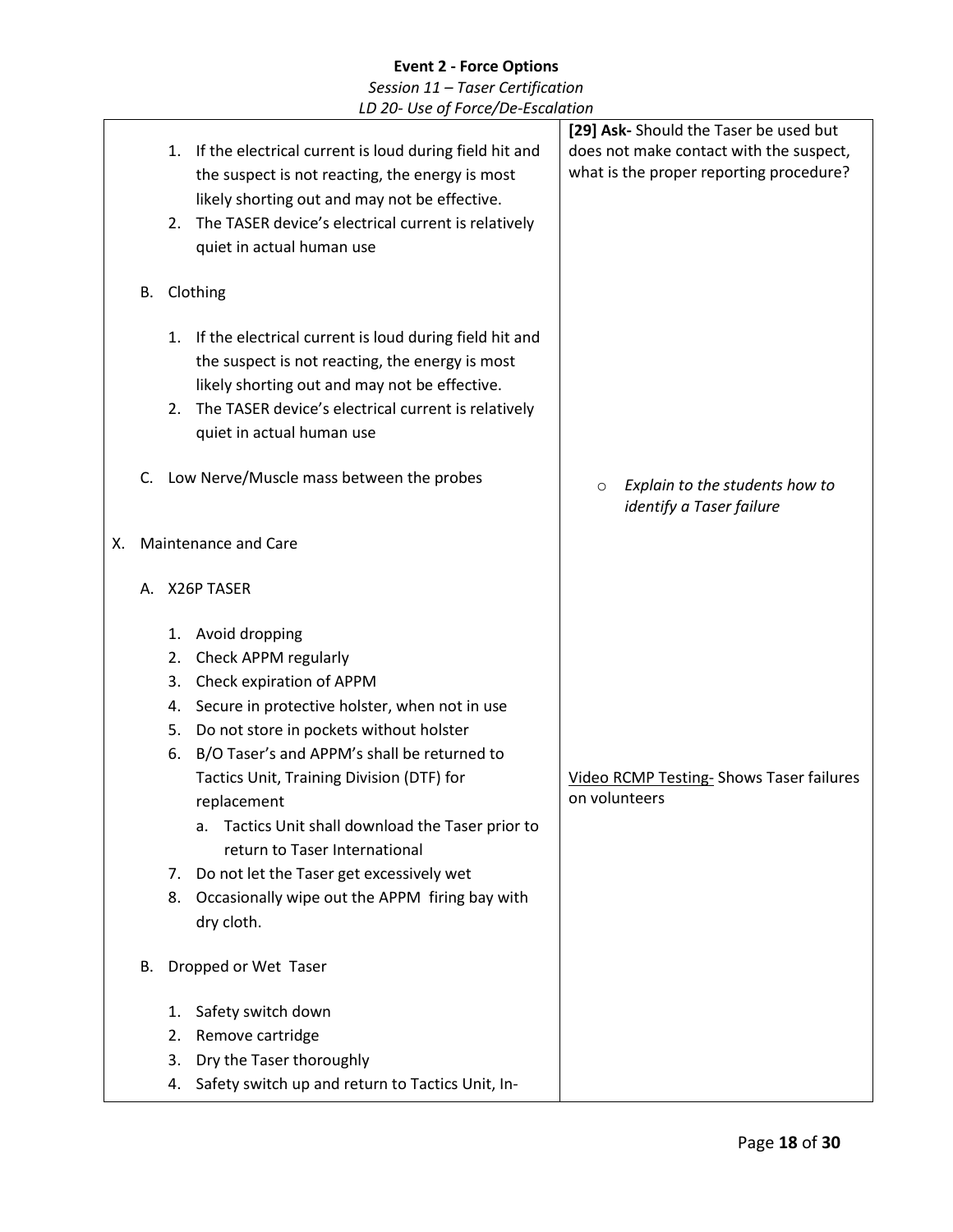|             |                                  | LD 20- Use of Force/De-Escalation                                                                                                                                                                                                                                                                                                                                                                                                                                                                                                                                                                                                                                                                                                                           |                                                               |
|-------------|----------------------------------|-------------------------------------------------------------------------------------------------------------------------------------------------------------------------------------------------------------------------------------------------------------------------------------------------------------------------------------------------------------------------------------------------------------------------------------------------------------------------------------------------------------------------------------------------------------------------------------------------------------------------------------------------------------------------------------------------------------------------------------------------------------|---------------------------------------------------------------|
|             |                                  | Service Training Division (ISTD), DTF immediately                                                                                                                                                                                                                                                                                                                                                                                                                                                                                                                                                                                                                                                                                                           |                                                               |
| XI. Tactics |                                  |                                                                                                                                                                                                                                                                                                                                                                                                                                                                                                                                                                                                                                                                                                                                                             |                                                               |
| А.          |                                  | Deployment                                                                                                                                                                                                                                                                                                                                                                                                                                                                                                                                                                                                                                                                                                                                                  |                                                               |
|             | 1.<br>2.<br>4.<br>5.<br>6.<br>7. | Officers should attempt to obtain sufficient back-<br>up personnel to contain and control the suspect<br>prior to using the Taser. Proper pre-planning will<br>help in bringing a successful outcome of the<br>situation, with a reduction of injuries to suspects<br>and officer's.<br>To request a Taser, units must broadcast a "Code-<br>Tom". [30]<br>3. Whenever possible, have a back-up Taser on-scene<br>in case the primary Taser fails.<br>Request a supervisor to the scene; however a<br>supervisor need not be present for the officers to<br>deploy the Taser.<br>Isolate the suspect as much as possible.<br>Form an arrest team.<br>Communicate to the other officers at scene your<br>back-up plan in the event the Taser is ineffective. |                                                               |
|             |                                  | <b>B.</b> Arrest Team                                                                                                                                                                                                                                                                                                                                                                                                                                                                                                                                                                                                                                                                                                                                       |                                                               |
|             | 1.<br>2.                         | Can be accomplished with two officers<br>Ideally a five-member team assembled to deploy<br>the Taser.<br>Team Leader [31]<br>а.<br>Supervisor or senior officer at scene.<br>1)<br>Gives direction and commands to the<br>2)<br>officers.<br>Control arrest teams movements and<br>3)<br>deployment.<br>Responsible for decision making in<br>4)<br>deploying the Taser.                                                                                                                                                                                                                                                                                                                                                                                    | [30] Ask- To request a Taser, what should<br>units broadcast? |
|             | 3.                               | Arrest Team (two)<br>Responsible for the physical control of the<br>а.<br>suspect. [32]<br>Handcuffs and if necessary "hobble" restraints<br>b.                                                                                                                                                                                                                                                                                                                                                                                                                                                                                                                                                                                                             |                                                               |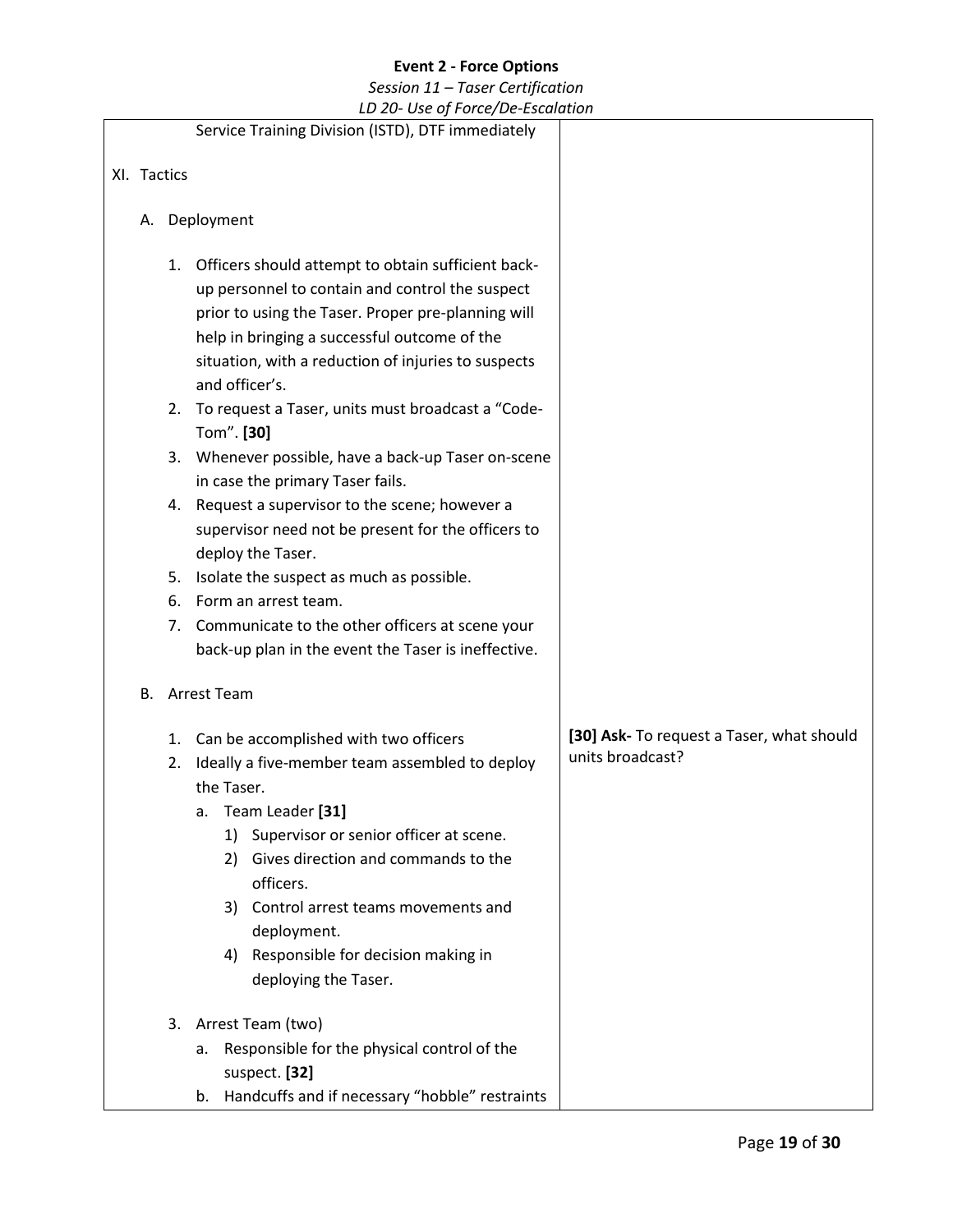|    |    | LD 20- OSE Of FORCE/DE-ESCURTION                     |                                                             |
|----|----|------------------------------------------------------|-------------------------------------------------------------|
|    |    | the suspect.                                         | [31] Ask- What are the team leader                          |
|    |    | Places the suspect in the upright seated<br>c.       | responsibilities?                                           |
|    |    | position and monitor the suspect for signs of        |                                                             |
|    |    | distress.                                            |                                                             |
|    |    | d. Can also be deployed as a "cover officer".        |                                                             |
|    | 4. | Taser officer                                        |                                                             |
|    |    | Must be trained and authorized to use the<br>a.      |                                                             |
|    |    | Taser.                                               |                                                             |
|    |    | Deploys the Taser within established<br>b.           |                                                             |
|    |    | Department guidelines.                               |                                                             |
|    |    | 5. Contact Officer [33]                              |                                                             |
|    |    | Verbalizes to the suspect in a constant effort<br>а. | [32] Ask- What are the arrest team                          |
|    |    | to de-escalate the situation before, during and      | responsibilities?                                           |
|    |    | after.                                               |                                                             |
|    |    | 1) If applicable, tell the suspect to drop any       |                                                             |
|    |    | weapon or item held                                  |                                                             |
|    |    | 2) Tell suspect to raise their hands or place        |                                                             |
|    |    | their hands on their head                            |                                                             |
|    |    | Tell suspect to turn around facing away<br>3)        |                                                             |
|    |    | from officers                                        |                                                             |
|    |    | 4) Place suspect in a position that is               |                                                             |
|    |    | advantageous to the officers                         |                                                             |
| C. |    | <b>Engagement Tactics</b>                            |                                                             |
|    |    | 1. Team Leader advises the take down team to         |                                                             |
|    |    | deploy on the suspect.                               | [33] Ask- What are the Contact Officer<br>responsibilities? |
|    | 2. | Team members should avoid standing within range      |                                                             |
|    |    | of the Taser.                                        |                                                             |
|    | 3. | The Taser officer is positioned within 25 feet of,   |                                                             |
|    |    | optimally $7 - 15$ feet from, the suspect, and       |                                                             |
|    |    | preferable to the rear of the suspect                |                                                             |
|    |    | Deploying to the rear of the suspect prevents<br>a.  |                                                             |
|    |    | the officer from telegraphing their intentions       |                                                             |
|    |    | to the suspect.                                      |                                                             |
|    |    | b. Prevents the darts from accidentally striking     |                                                             |
|    |    | the suspect's face.                                  |                                                             |
|    |    | More muscle mass on the back<br>c.                   |                                                             |
|    |    | 4. Preferred Target zones [34]                       |                                                             |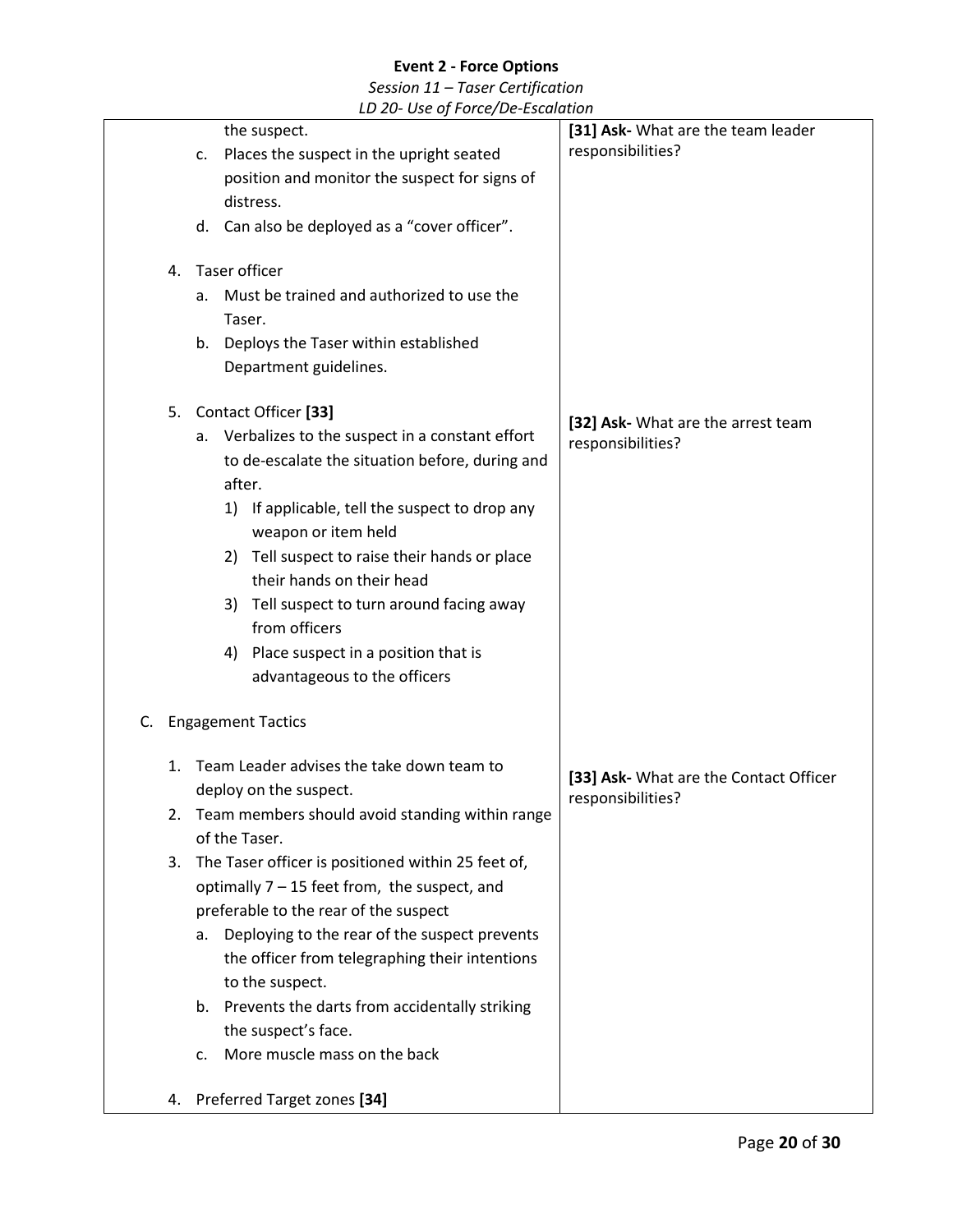|    | LD 20- Use of Force/De-Escalation                      |                                         |
|----|--------------------------------------------------------|-----------------------------------------|
|    | a. Avoid chest/breast shots whenever possible.         |                                         |
|    | Frontal shots, the Taser has been found to be<br>b.    |                                         |
|    | more effective if the probes are in the                |                                         |
|    | abdominal to pelvic region.                            |                                         |
|    | This will improve the effective use of the Taser<br>c. |                                         |
|    | while further increasing safety margins.               |                                         |
|    | Back shots, below the neck, remain the<br>d.           |                                         |
|    | preferred target area when practical.                  |                                         |
| 5. | The team leader advises the officers of the            |                                         |
|    | intentions to deploy the Taser by the use of a         |                                         |
|    | prearranged visual or audible signal to the Taser      |                                         |
|    | officer.                                               |                                         |
| 6. | Once the Taser is activated and the darts have         |                                         |
|    | made proper contact the suspect will generally fall    | [34] Ask- What are the preferred target |
|    | down.                                                  | zones?                                  |
| 7. | The Taser officer will allow the Taser to run          |                                         |
|    | through its preset "Automatic Impulse Regulation"      |                                         |
|    | (5 seconds) or until the suspect stops their           |                                         |
|    | aggressive/combative behavior. [35]                    |                                         |
|    | a. A full 5-second cycle deployment should be          |                                         |
|    | applied without interruption (unless                   |                                         |
|    | circumstances dictate otherwise)                       |                                         |
|    | b. Each 5-second cycle is a "window of                 |                                         |
|    | opportunity" for the arrest team to apprehend          |                                         |
|    | the suspect and go hands on [36]                       |                                         |
|    | The suspect is only incapacitated during the<br>c.     |                                         |
|    | Taser cycle. The suspect can recover                   |                                         |
|    | immediately.                                           |                                         |
|    | d. Officers are encouraged to subdue and cuff          |                                         |
|    | the suspect during the Taser cycle.                    |                                         |
|    | Do not touch probes<br>1)                              |                                         |
|    | Do not touch wires two inches from<br>2)               |                                         |
|    | probes or Taser                                        |                                         |
|    | Do not place hands within two inches of<br>3)          | [35] Ask- When using the Taser on a     |
|    | probes                                                 | suspect how long should the Taser run?  |
|    | Do not place any body parts between<br>4)              |                                         |
|    | probes                                                 |                                         |
| 8. | The Taser officer then announces "clear" when the      |                                         |
|    | Taser is switched off.                                 |                                         |
| 9. | The Taser officer should continue to maintain          |                                         |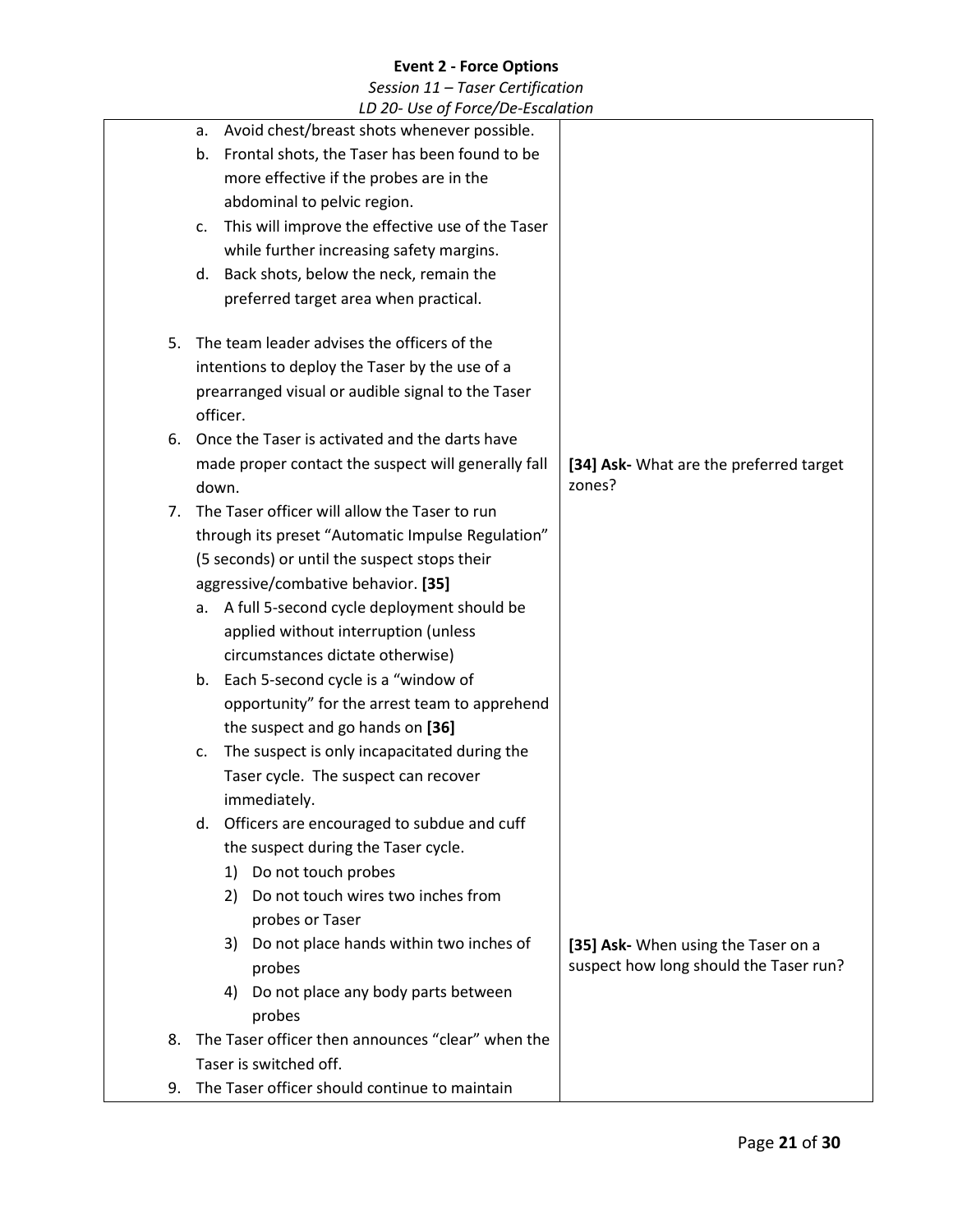*Session 11 – Taser Certification LD 20- Use of Force/De-Escalation*

|                      | LD 20- USE Of FOrce/De-Escalation                           |                                       |
|----------------------|-------------------------------------------------------------|---------------------------------------|
|                      | control of the Taser and the ability to reactivate it,      | [36] Ask- When should the arrest team |
|                      | should it become necessary, until the suspect is in         | move in and take the suspect into     |
|                      | custody.                                                    | custody?                              |
| a.                   | The Taser officer should not assist the arrest team         |                                       |
|                      | officers with the handcuffing procedures unless it          |                                       |
|                      | becomes absolutely necessary.                               |                                       |
|                      |                                                             |                                       |
|                      | At the conclusion of the presentation the instructor should |                                       |
|                      | allow for any questions from the students.                  |                                       |
|                      | The instructor will administer and grade the TASER test.    |                                       |
| $(15 \text{ mins.})$ |                                                             |                                       |
|                      |                                                             |                                       |
|                      |                                                             |                                       |
|                      |                                                             |                                       |
|                      |                                                             |                                       |
|                      |                                                             |                                       |
|                      |                                                             |                                       |
|                      |                                                             |                                       |
|                      |                                                             |                                       |
|                      |                                                             |                                       |
|                      |                                                             |                                       |
|                      |                                                             |                                       |
|                      |                                                             |                                       |
|                      |                                                             |                                       |
|                      |                                                             |                                       |
|                      |                                                             |                                       |
|                      |                                                             |                                       |
|                      |                                                             |                                       |
|                      |                                                             |                                       |
|                      |                                                             |                                       |
|                      |                                                             |                                       |
|                      |                                                             |                                       |
|                      |                                                             |                                       |
|                      |                                                             |                                       |
|                      |                                                             |                                       |
|                      |                                                             |                                       |
|                      |                                                             |                                       |
|                      |                                                             |                                       |
|                      |                                                             |                                       |
|                      |                                                             |                                       |

# **Learning Activity 1- Taser Exposure**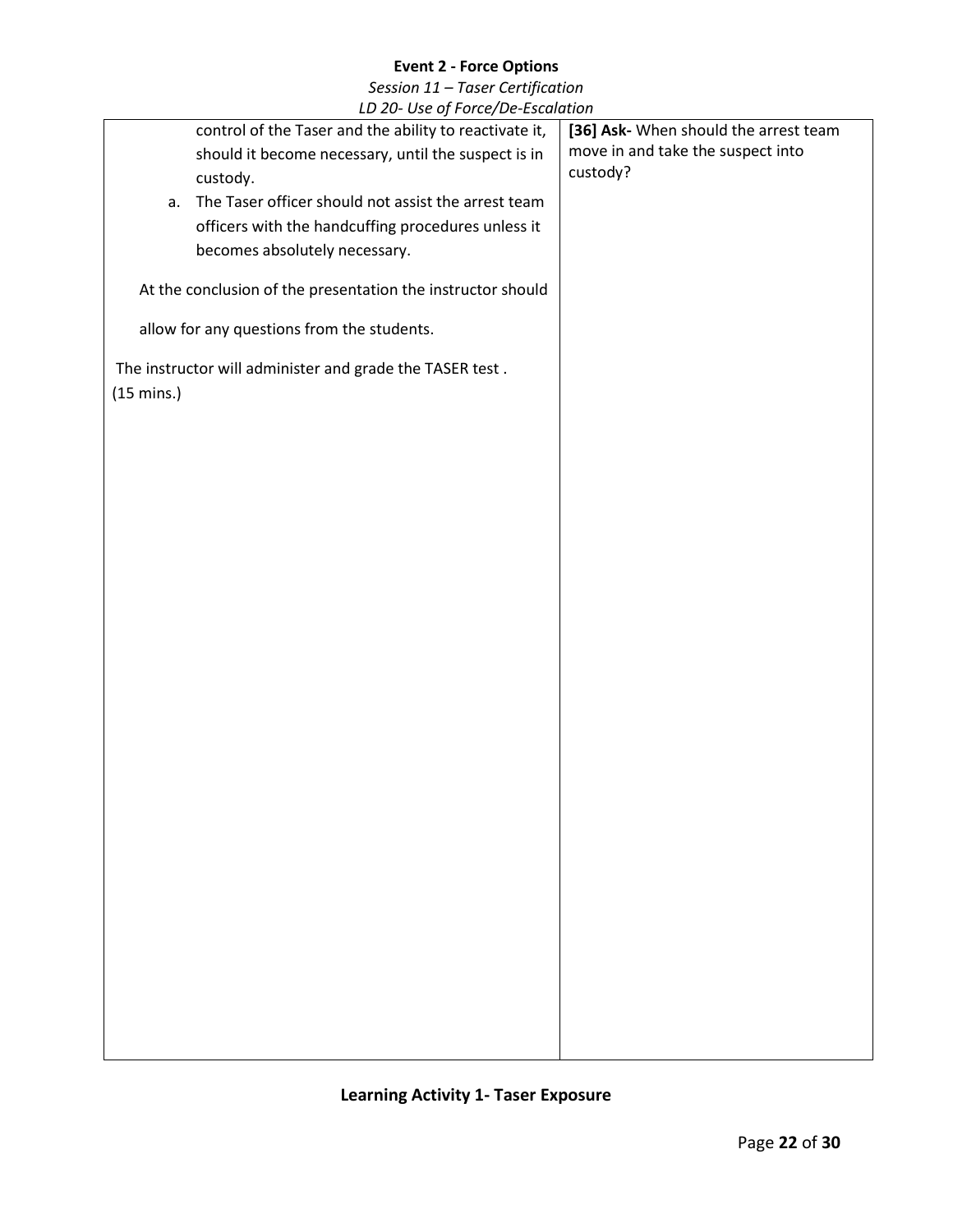*Session 11 – Taser Certification LD 20- Use of Force/De-Escalation*

**Purpose-** Provide the students with the effects during and after exposure of the X26P Taser.

**Description-** The safety ratio for Taser exposure is one instructor per eight students. No firearm loaded or unloaded shall be permitted in the training area. The instructors will demonstrate to the class how to support the student being exposed. If the student is currently "light duty," the student should not be exposed to the ECD until they have returned to "full duty." Prior to taking an exposure, the students should be encouraged to stretch.

Four mats will be set up in range C. There will be two students to support the student being exposed to the Taser. The instructor will determine if any pre-existing medical conditions or injuries exist with the students prior to exposure. If pre-existing conditions exist, instructors should avoid the area for exposure.

The student will stand in the center of the mat or center of the mat room and will be supported by two holders. The holders will support the student by each holding an upper arm of the standing student under the armpit, so that the shoulder, arm, elbow, and wrist are stabilized close to the body to prevent stress, tension, or torsion on the joints. This will additionally prevent the student from falling to the ground injuring oneself. The holders will discover that they will not feel the effects of the Taser while the student is exposed.

An instructor will attach the Taser wires or probes (hooks removed) to the right or left pocket and to the right or left boot. The wires or probes will be placed on the same side. The instructors shall not place the probes in sensitive areas such as the groin, neck and head. After the wires or probes are attached and the student has the holders, a Certified Tactics instructor will activate the Taser. If the student says "stop" after the Taser is activated, the instructor shall immediately deactivate the Taser. If the student does not say "stop" the student will experience the effects of the X26P Taser for 5 seconds.

No student shall be shot with the Taser even if the student request so.

After all the students are exposed with the X26P Taser, the instructor will advise the class to document the exposure in their Field Officers Notebook (Date and time).

#### **Resources needed:**

- X26P Tasers
- Mats
- Eye protection

#### **Key learning points:**

- Effects of the Taser
- Effects of NMI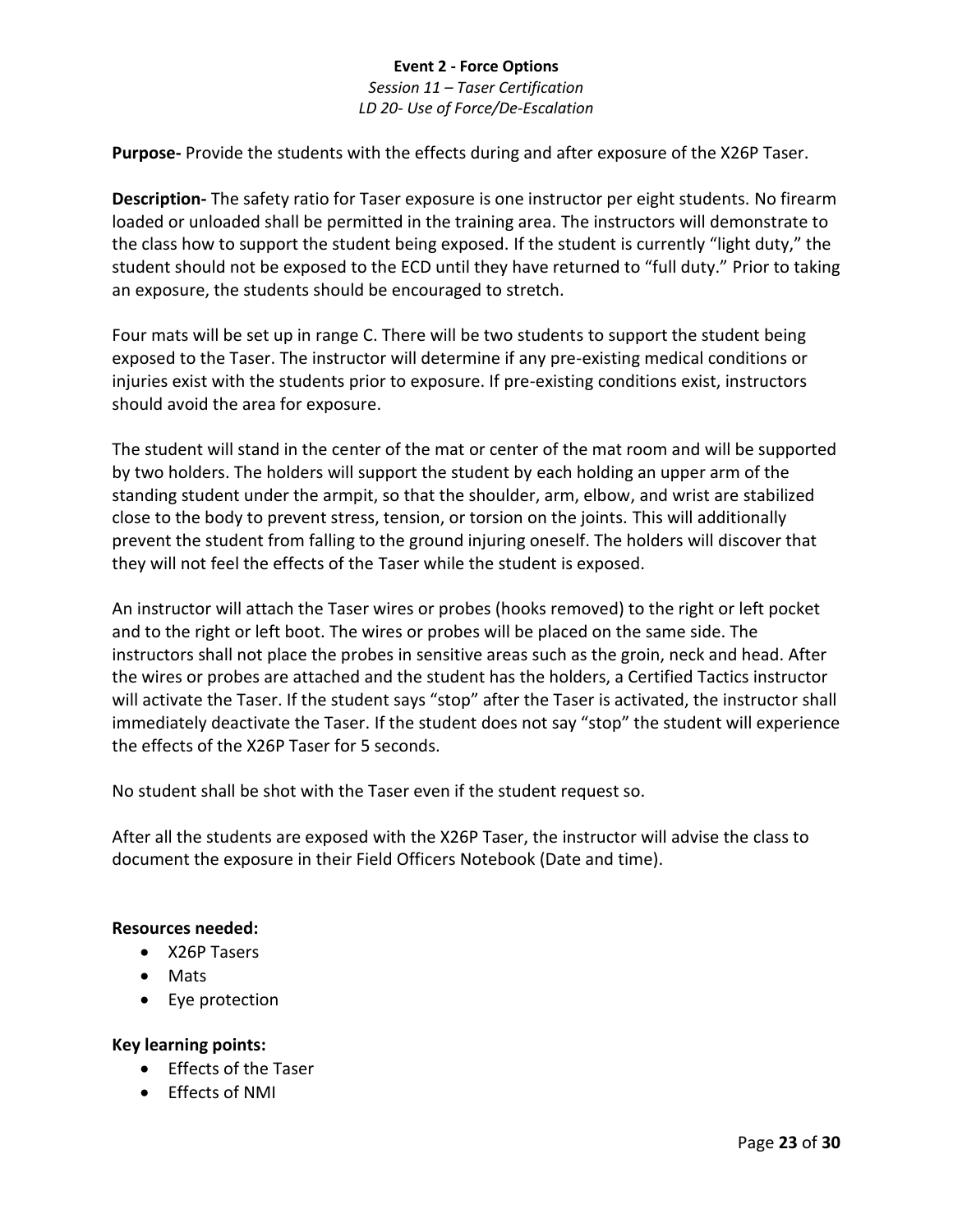*Session 11 – Taser Certification LD 20- Use of Force/De-Escalation*

**Time needed:** 20-30 minutes (entire class)

**Learning Activity 2- Manipulations and Live Fire**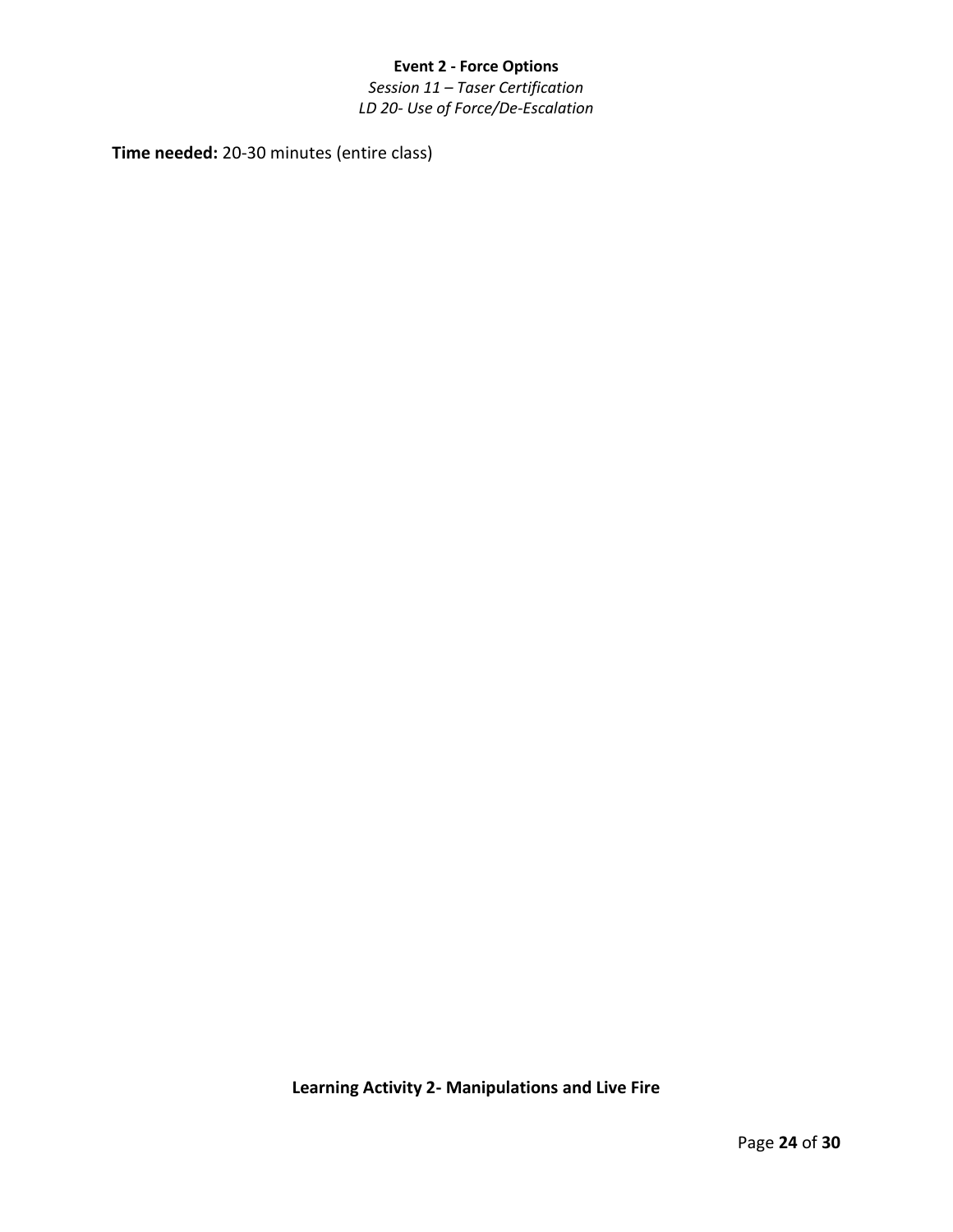*Session 11 – Taser Certification LD 20- Use of Force/De-Escalation*

**Purpose-** Familiarizes student with the basic operation of the ECD controls and provides students with the practical experience to safely and effectively operate the ECD.

**Description-** The safety ratio for Taser manipulations is one instructor per eight students. When students do live fire the safety ratio is one instructor to one student. No firearm loaded or unloaded shall be permitted in the training area. All participants during Taser live fire scenariobased training must wear eye protection.The students will treat all ECD's as if they are loaded.

There will be four stations equipped with TASER's with B/O cartridges, one live cartidge per student and a Numb John. The students will will be divided into four groups. At each station students will receive a Taser and a spent/BO cartridge. The instructors will verify the cartridges the students receive are in fact B/O and cannot fire probes. One instructor will demonstrate the Taser manipulations.

The first drill will be Safety Switch/Spark drill. The instructor will demonstrate how to properly operate the safety switch and trigger on the ECD. The students will follow as demonstrated. The students will conduct a spark check allowing the cycle to run for the full five seconds. Next the students will be shown then demonstrate pressing the trigger and ending the cycle early.

The second drill will be loading and unloading cartridges. The students will have the opportunity to practice proper loading and unloading of the Taser cartridges. The instructor will ensure that the safety switch is down in the safe position while loading and unloading the Taser cartridge, rotating cartridge each time to emphasize the reversible fit. The student will load a B/O cartridge into the ECD held just below eye level so the student keeps his/her head up to monitor the threat while they are reloading. The student will put the safety in the down position (safe) and unload the cartridge keeping the Taser at eye level. The instructors will ensure the safety is in the down position before unloading. Additionally, the instructors will ensure the students are not covering their hand while loading and unloading. The students will demonstrate a spark test.

Drill number three will provide each student the opportunity to fire a live cartridge in a low stress environment.. The students will be issued a live cartridge with an ECD at the front of the line . The student will load cartridge at the firing line. The student will point the ECD at the Numb John, at the preferred target area. The instructors will remind the student to keep the Taser at eye level. The student will give a warning and a consequence to the Numb John, deploy probes and allow the Taser to cycle for the full 5 seconds. The student will put the safety switch down (safe) and remove the cartridge dropping it to the ground.

The instructors will ensure the students are giving the proper verbal command as well as aiming at the preferred target zones.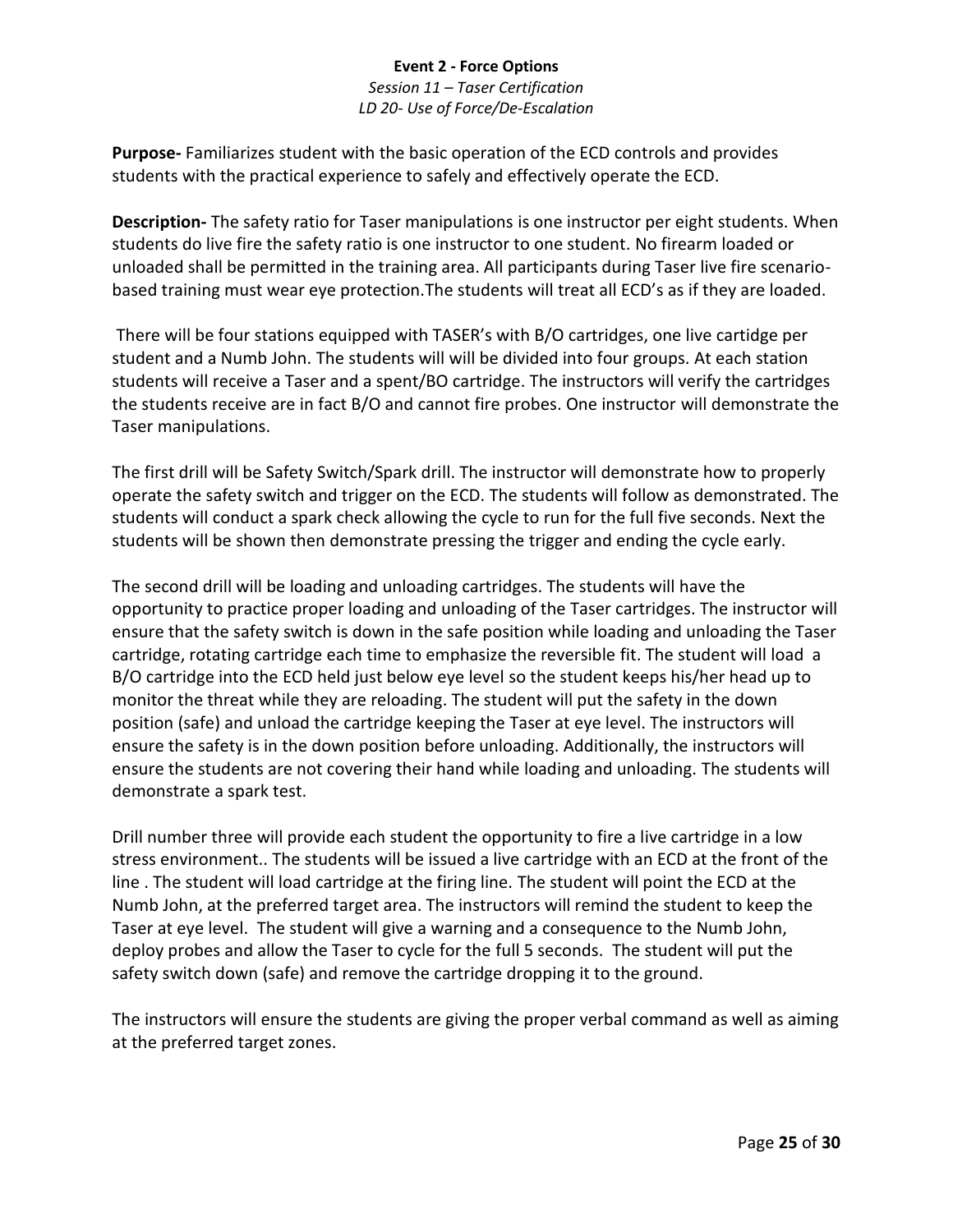#### **Event 2 - Force Options** *Session 11 – Taser Certification LD 20- Use of Force/De-Escalation*

#### **Resources needed:**

- X26P Tasers
- Eye protection
- Live X26P Taser cartridges
- Numb John
- B/O X26P cartridges
- Traffic cones

#### **Key learning points:**

- Components of the ECD
- Properly deploy cartridges from the ECD
- Proper preferred target areas when firing the ECD

**Time needed:** 20-30 minutes (entire class)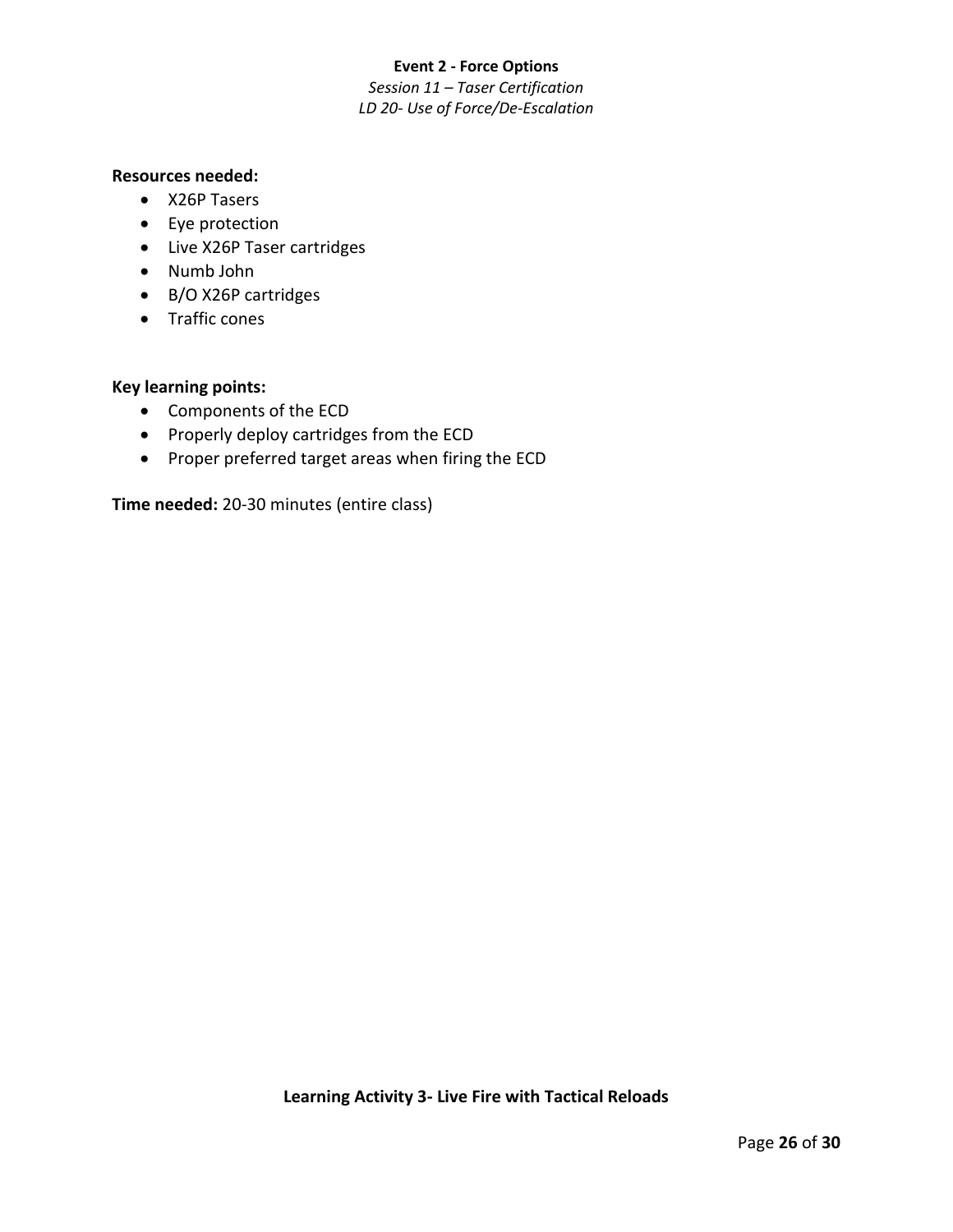*Session 11 – Taser Certification LD 20- Use of Force/De-Escalation*

**Purpose-**The activity is designed to force the student to reload a new Taser cartridge under stress after firing the first Taser cartridge. The student will additionally identify when the Taser cartridge is B/O.

**Description-** The safety ratio for Taser live fire is one instructor per one student. No firearm loaded or unloaded shall be permitted in the training area. All participants during Taser live fire scenario-based training must wear eye protection. The students will treat all ECD's as if they are loaded.

The students will line up with a partner outside of Range C. Each student will be given a Taser holster containing two live cartridges and a Taser with an expended cartridge placed inside. The students will place the holster on their belt. The students will run a short distance and perform approximately 10 pushups and 10 jumping jacks under the direction of a PT instructor. Upon completion, the student will run a short distance to a Taser target (Numb John). The student will draw their ECD and be told the suspect is attacking him/her. Through sight and sound, the student will identify the deployment was unsuccessful. The student will unload the expended cartridge and reload with a live cartridge. Student will deploy the live cartridge and allow the ECD to cycle for the full five seconds. After the full five seconds the student will be told there is a Code Sam request. The student will unload the cartridge and run a short distance to the next target (Numb John). The student will draw their Taser and load a live cartridge. The student will be told the suspect is threatening him/her and taking a fighting stance. The student will issue a warning and deploy the Taser. The student will allow the ECD to cycle for five seconds then unload the cartridge dropping it to the ground. The student will holster the ECD and the problem will be rendered cold.

Key observations the instructors will look for are:

- ➢ Verbal commands
- ➢ Aiming at preferred target zones (safety down)
- $\triangleright$  Proper reloading position
- $\triangleright$  Proper hand position on cartridge while reloading
- $\triangleright$  Holding ECD up just below eye level

#### **Resources needed:**

- Eye protection
- X26P Tasers and holsters
- Live X26P Taser cartridges
- B/O X26P cartridges
- Numb John targets
- Traffic cones
- Barricades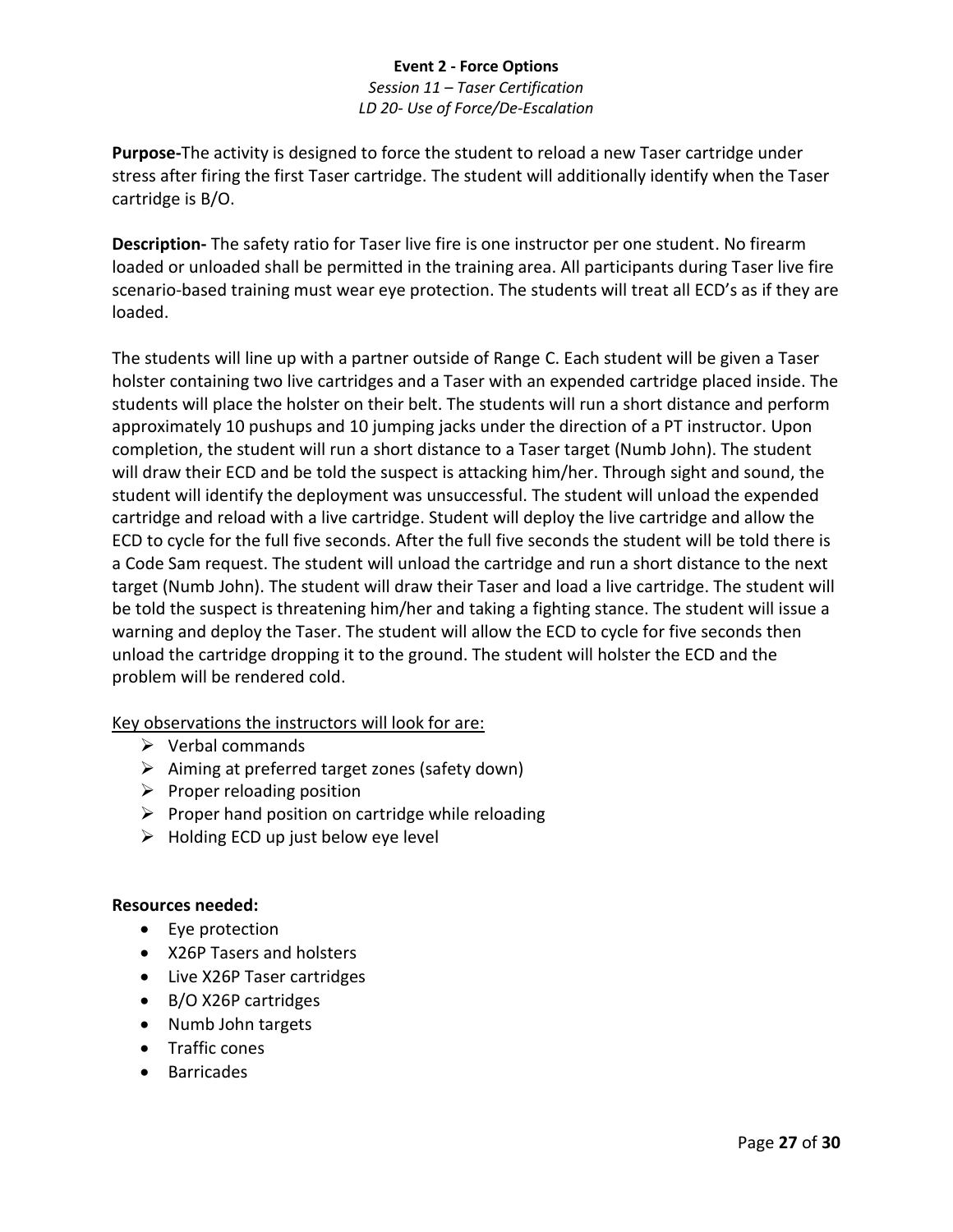#### **Event 2 - Force Options** *Session 11 – Taser Certification LD 20- Use of Force/De-Escalation*

# **Key learning points:**

- Components of the ECD
- Properly deploy cartridges from the ECD
- Proper preferred target areas when firing the ECD

**Time needed:** 30 minutes (entire class)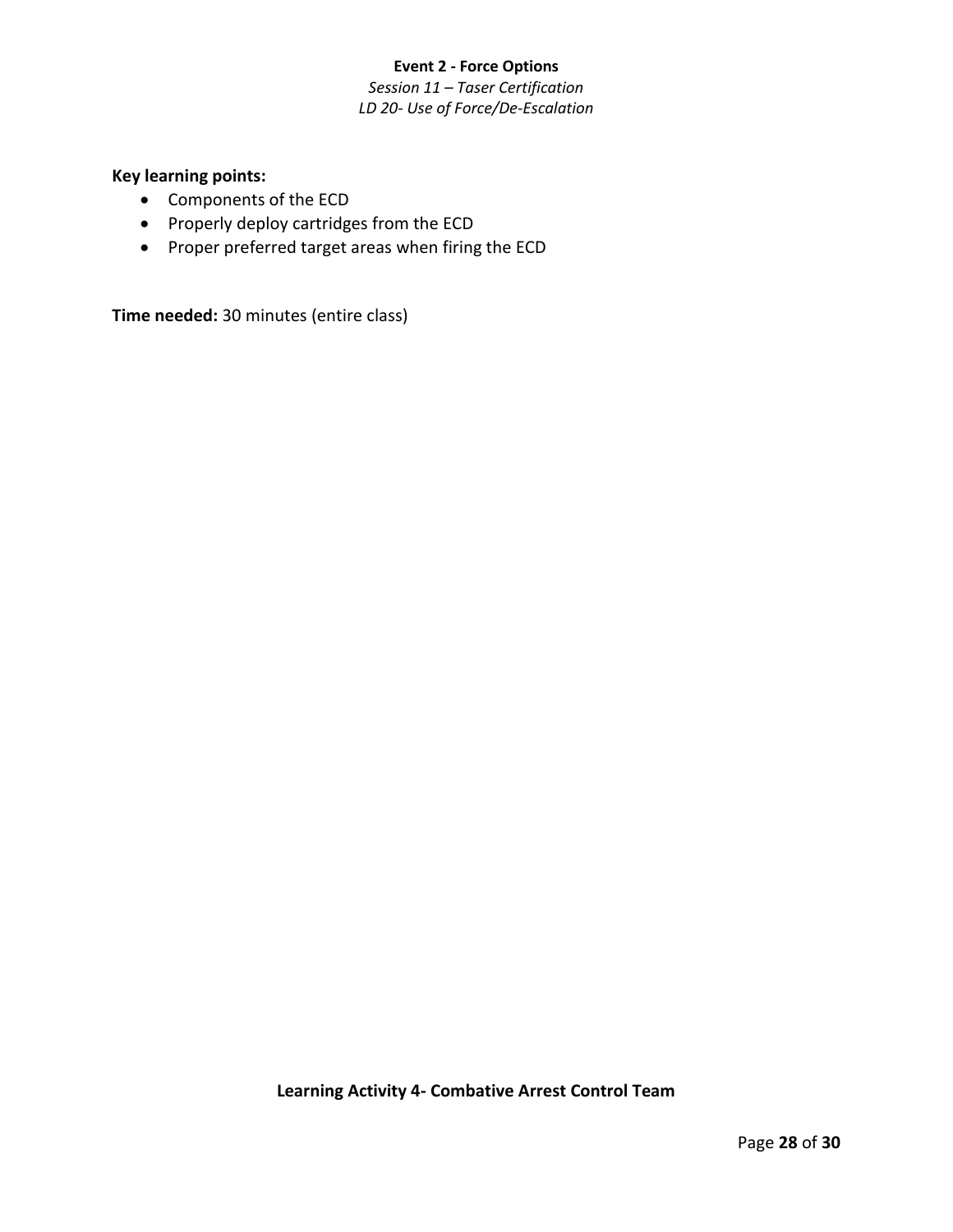*Session 11 – Taser Certification LD 20- Use of Force/De-Escalation*

**Purpose-**The students will understand the importance of communicating and forming together a Combative Suspect Control Team.

**Description-** The safety ratio for Taser scenarios is one instructor per eight students. No firearm loaded or unloaded shall be permitted in the training area. All participants during Taser live fire scenario-based training must wear eye protection.

A group of 6 students will simulate a Combative Suspect Control Team. They will be given a radio call of a "Female suspect with a box cutter threatening to cute hurt herself." One student will be the Taser operator. One student will be the team leader, one student as cover officer, one student as verbalization officer and 2 officers assigned as Arrest Team.

The team leader will assign a responsibility for everyone including having additional less lethal on standby. The suspect does not drop the box cutter so the team leader communicates any necessary information. The Taser operator will deploy the Taser and the suspect will fall to the ground. The team will move in to take the suspect in custody. Each student will assume their responsibility when moving in which will include securing the weapon.

The instructors will debrief the scenario which will include why it wasn't feasible to issue a verbal warning and the importance of going hands on while the suspect is being exposed to the Taser.

#### **Resources needed:**

- Taser
- Live cartridge
- Red/Orange inert handgun
- Eye protection
- 'Cuff Man'

#### **Key learning points:**

- Importance of communication
- Issuing verbal warning
- Having additional less lethal
- Importance of cover officer
- Not issuing a verbal warning
- Hands on while the suspect is being exposed to the Taser

#### **Time needed:** 10 minutes

# **Learning Activity 5- Demonstration Close Contact with Probes**